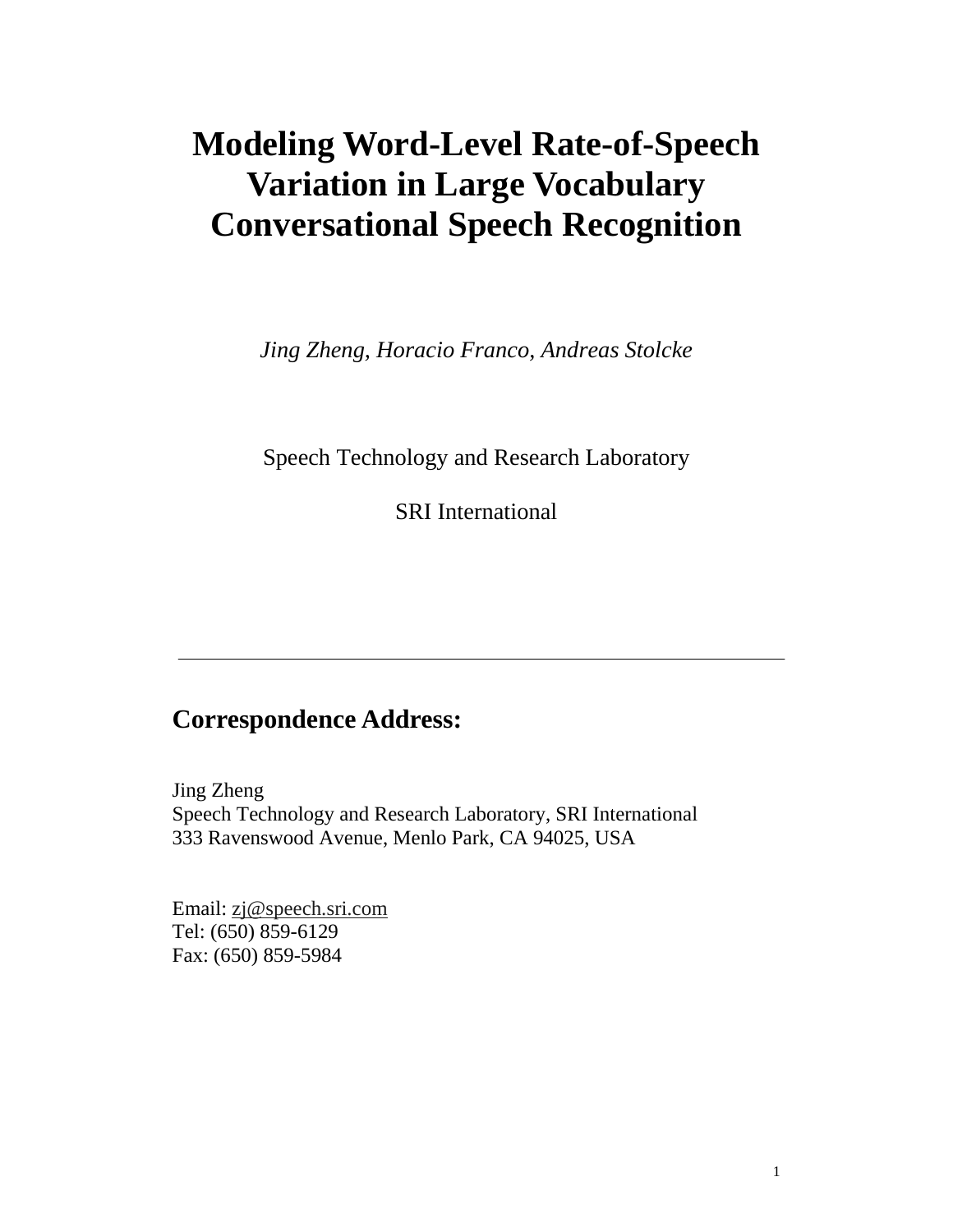**Number of Page: 31 (including tables and figures)** 

Number of Tables: 3

**NumberofFigures:3** 

**Key Words: Rate-of-speech modeling; Large vocabulary conversational speech recognition; Pronunciation modeling**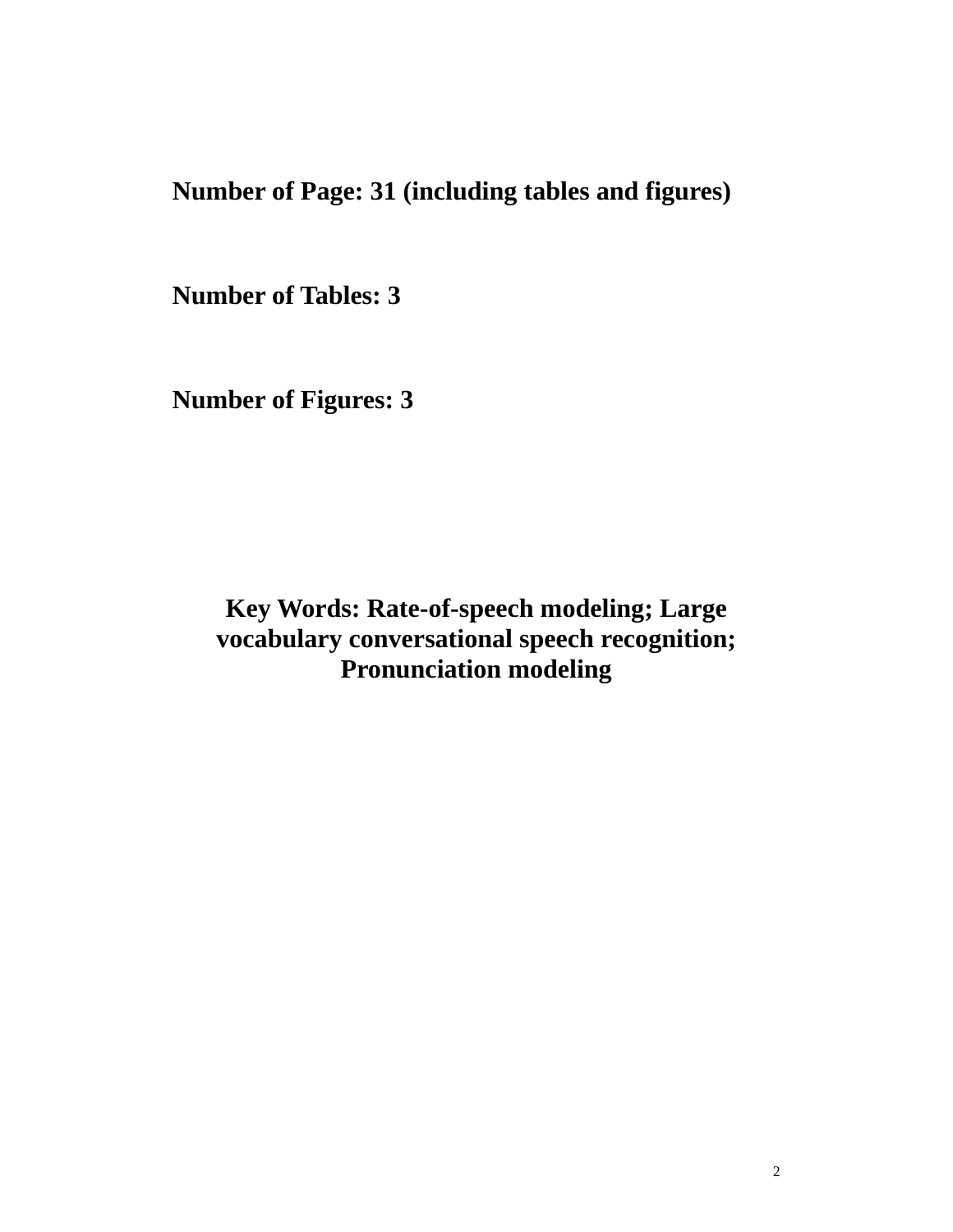# **Modeling Word-Level Rate-of-Speech Variation in Large Vocabulary Conversational Speech Recognition**

*Jing Zheng, Horacio Franco, Andreas Stolcke* 

Speech Technology and Research Laboratory

**SRIInternational** 

Received 2 February 2001; revised November 2001 and April 2002

### **ABSTRACT**

Variations in rate of speech (ROS) produce variatio ns in both spectral features and word pronunciations that affect automatic speech recogni tion systems. To deal with these ROS effects, we propose to use a set of parallel rate-s pecific acoustic and pronunciation models. Rate switching is permitted at word boundaries, to allow within-sentence speech rate variation, which is common in conversational speech . Because of the parallel structure of rate-specific models and the maximum likelihood dec oding method, our approach does not require ROS estimation before recognition, which is hard to achieve. We evaluate our models on a large-vocabulary conversational speech recogni tion task over the telephone. Experiments on the NIST 2000 Hub-5 development set show that wo rd-level ROS-dependent modeling results in a 2.2% absolute reduction in word error rate over a rate-independent baseline system. Relative to an enhanced baseline system tha t models crossword phonetic elision and reduction in a multiword dictionary, rate-dependent models achieve an absolute improvement of 1.5%. Furthermore, we introduce a novel method to modeling reduced pronunciations that are common in fast speech based on the approach of skipping short phones in the pronunciation models while preserving the phonetic context for the adjac ent phones. This method is shown to also produce a small additional improvement on top of ROS-dependent acoustic modeling.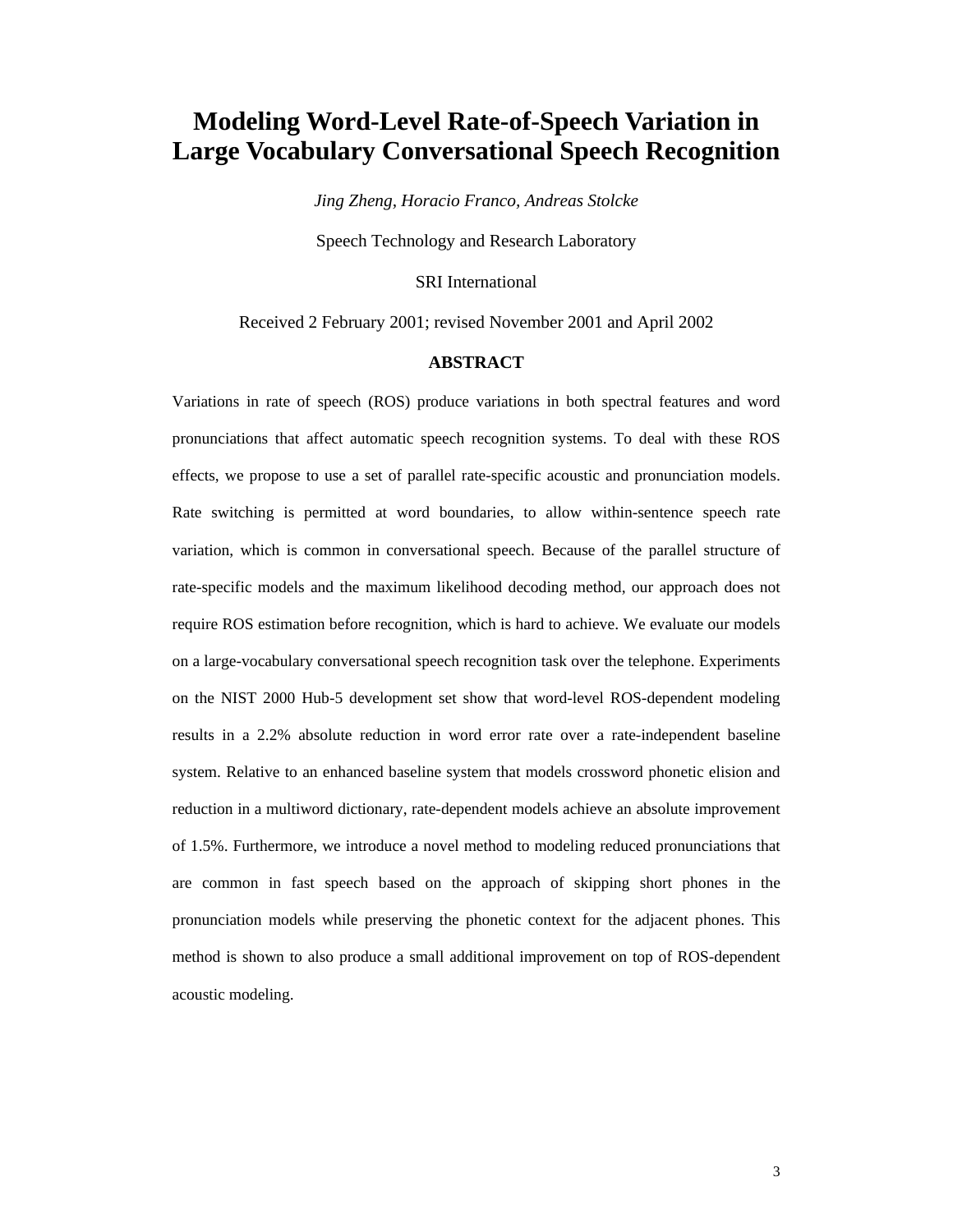## **ZUSAMMENFASSUNG**

Schwankungen in der Sprechgeschwindigkeit ("rate of speech", ROS) beeinflussen sowohl die spekralen Eigenschaften als auch die Aussprache von Wörtern und betreffen somit die automatische Spracherkennung. Um diesen Effekten Re chnung zu tragen, verwenden wir mehrere parallele, ROS-spezifische akustische und A usprachemodellen im Erkenner. Dabei sind ROS-Wechsel an Wortgrenzen erlaubt, so dass An passungen an ROS-Änderungen innerhalbeines Satzes möglich sind. Aufgrund der p arallelen Struktur der ROS-spezifischen Modelle und der Verwendung der Maximum-Likelihood-M ethode ist eine Bestimmung der ROS vor der Spracherkennung nicht notwendig, was ty pischerweise ein schwieriges Problem darstellt. Wir testen unsere Modelle in der Erkennu ng von Telefongesprächen. Experimente mit dem NIST 2000 Hub-5-Korpus ergaben eine absolut e Verringerung der Wortfehlerrate von 2.2% bei Benutzung von ROS-abhängigen akustisch en Modellen verglichen mit einem ROS-unabhängigen Baseline-System. Gegenüber einem v erbesserten Baseline-System, in dem phonetische Elidierungen und Reduktionen an Wo rtgrenzen mittels Multiwörtern erfasst sind, ergibt ein ROS-abhängiges System eine absolu te Verbesserung von 1.5%. Ausserdem stellen wir eine neue Methode zur Modelliering von reduzierten Aussprachevarianten, die oft bei schnellem Sprechen auftreten, vor. Dieses Verf ahren erlaubt das Überspringen von kurzen Segmenten im Aussprachemodel, wobei jedoch d er phonetische Kontext von Nachbarsegmenten erhalten wird. Diese Methode ergib t eine geringfügige zusätzliche Verbesserung der ROS-abhängigen akustischen Modelle.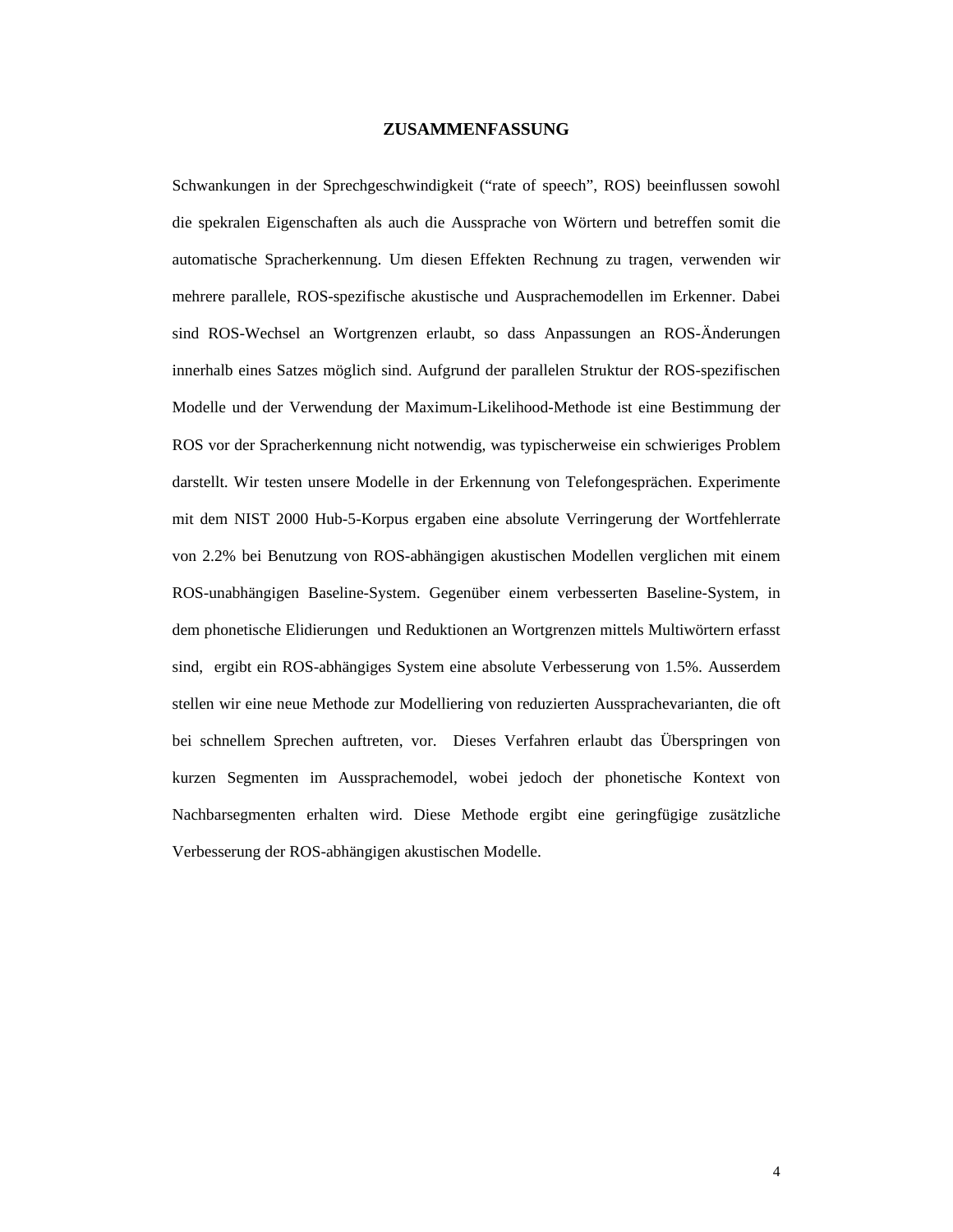### **Résumé**

Les variations de vitesse d'élocution (ROS) affecte nt les indices spectraux du signal vocal et la prononciation; les systèmes de reconnai ssance automatique de la parole y sont donc exposés. Afin de combattre ces effets, no us proposons d'utiliser en parallèle deux groupes de modèles acoustiques et de prononcia tion, adaptés en fonction de la vitesse d'élocution. Le choix entre ces deux groupe s peut basculer à la frontière des mots afin de rendre compte en cours d'énoncé des va riations de cette vitesse, courantes en parole conversationnelle. Grâce au par allélisme des deux groupes de modèles et à la méthode de décodage basée sur le ma ximum de vraisemblance, notre approche ne demande pas l'estimation de la vitesse d'élocution avant décision de reconnaissance, ce qui serait difficile à réaliser. Nous évaluons nos modèles sur une tâche de reconnaissance automatique de la parole té léphonique grand vocabulaire. Les expériences sur une configuration de développement NIST 2000 Hub-5s montrent que notre modélisation obtient 2,2% d'amélioration du t aux de reconnaissance de mots comparé à un système de base ne comportant pas de t raitement de la dépendance à la vitesse d'élocution. Par rapport à un système de ba se amélioré où la coarticulation et les élisions sont modélisées dans un dictionnaire d e multi-mots, notre modélisation dépendante de la vitesse d'élocution obtient 1,5% d 'amélioration. celle qu'obtient la prise en compte des variations de vitesse d'élocution.

Nous avons de plus introduit une nouvelle modélisat ion des réductions phonétiques, fréquentes dans la parole à débit rapide, où les ph ones courts peuvent être omis en tant que segment mais préservés en tant que contexte pho nétique pour les phones adjacents. Cette approche a également permis une lé gère amélioration s'ajoutant à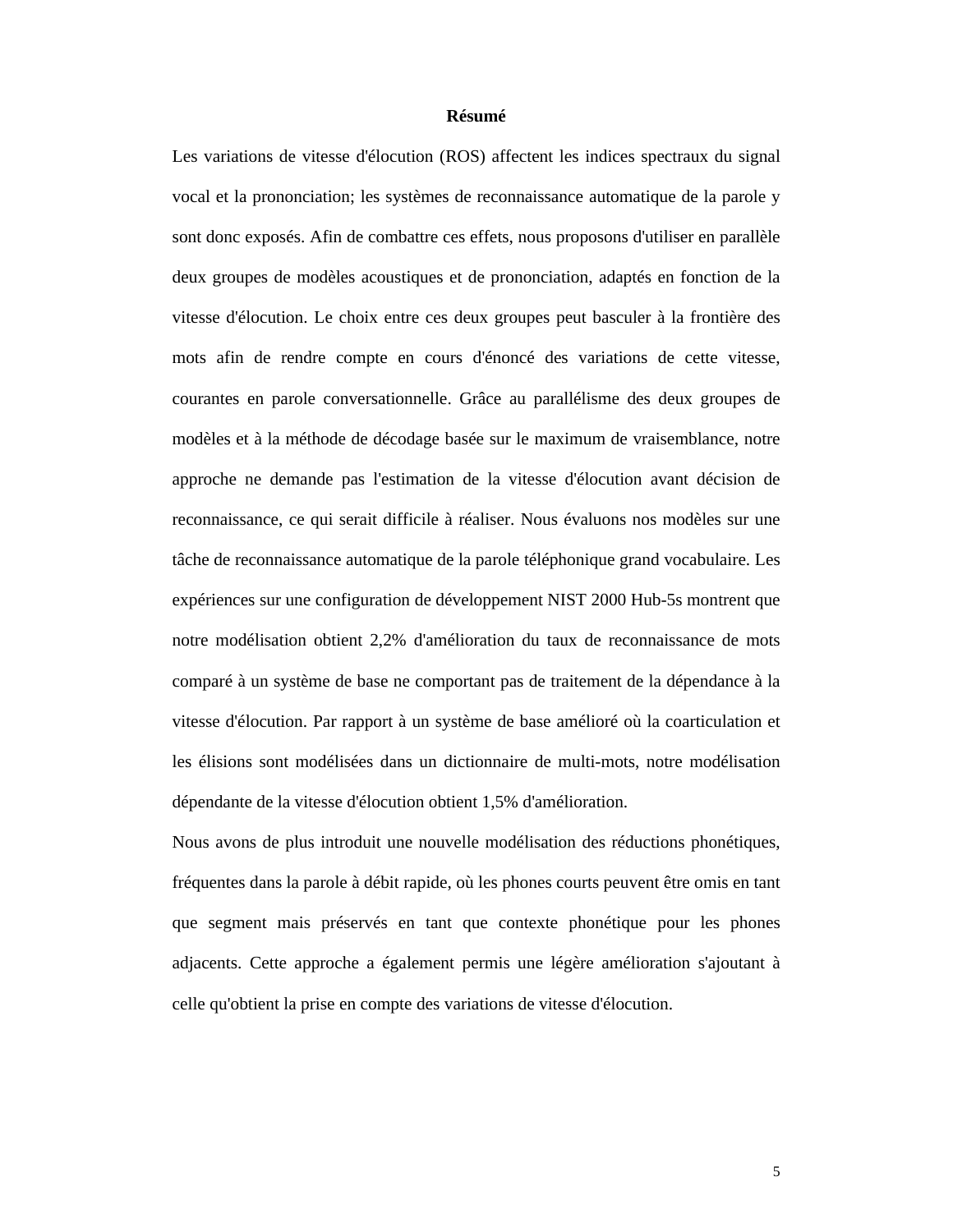#### **1. INTRODUCTION**

Rate of speech (ROS) <sup>1</sup> has been observed as an important factor that affe cts the performance of a transcription system; speaking either too fast ortooslow would lead to higher word error rate (WER) (Siegler and Stern, 1995; Mirghafori et al., 1996) for a number of possible reasons. First, ROS is related to the degree of aco ustic realization; changes in ROS would result in variation in both acoustic observations a nd underlying pronunciation baseforms. Furthermore, some features commonly used in recogni tion systems are duration related and clearly influenced by speech rate, such as delta an d delta-delta features. For these reasons, much prior work employs rate-dependent acoustic mod els to reduce model mismatch and improverobustnessagainst speech rate variation.

However, previous research addressed rate-of-speech effects mostly at the sentence or higher levels. In Mirghaforietal. (1996), an inpututter ance was first classified as fast or slow, using a ROS estimator, and then fed to a rate-specific sy stem tuned to fast or slow speech. An obvious problem with this method is that errors in the ROS classification are likely to trigger errors in the recognition step because of model mis match. In Richardson et al. (1999), utterances were normalized based on a ROS measure, by performing cepstral feature interpolation on the time axis. Both of the above a pproaches presume that the speech rate within an utterance is uniform, which is often not the case in conversational speech. In our earlier research work on broadcast news speech (Zhe ng et al., 2000), we found that speech rate variation within sentences is common. However, local ROS is often hard to estimate robustly. Richardson et al. (1999) observed that al though phone-level ROS normalization gave considerably larger improvement than sentence- level normalization when the correct phone sequence was known, it failed to yield any im provement when the correct phone sequence was unknown. This result indicates the pot ential benefit from modeling ROS at a

֘֒

<sup>&</sup>lt;sup>1</sup>We use the terms "rate of speech", "speaking rate" , and "speech rate "interchangeably in this paper.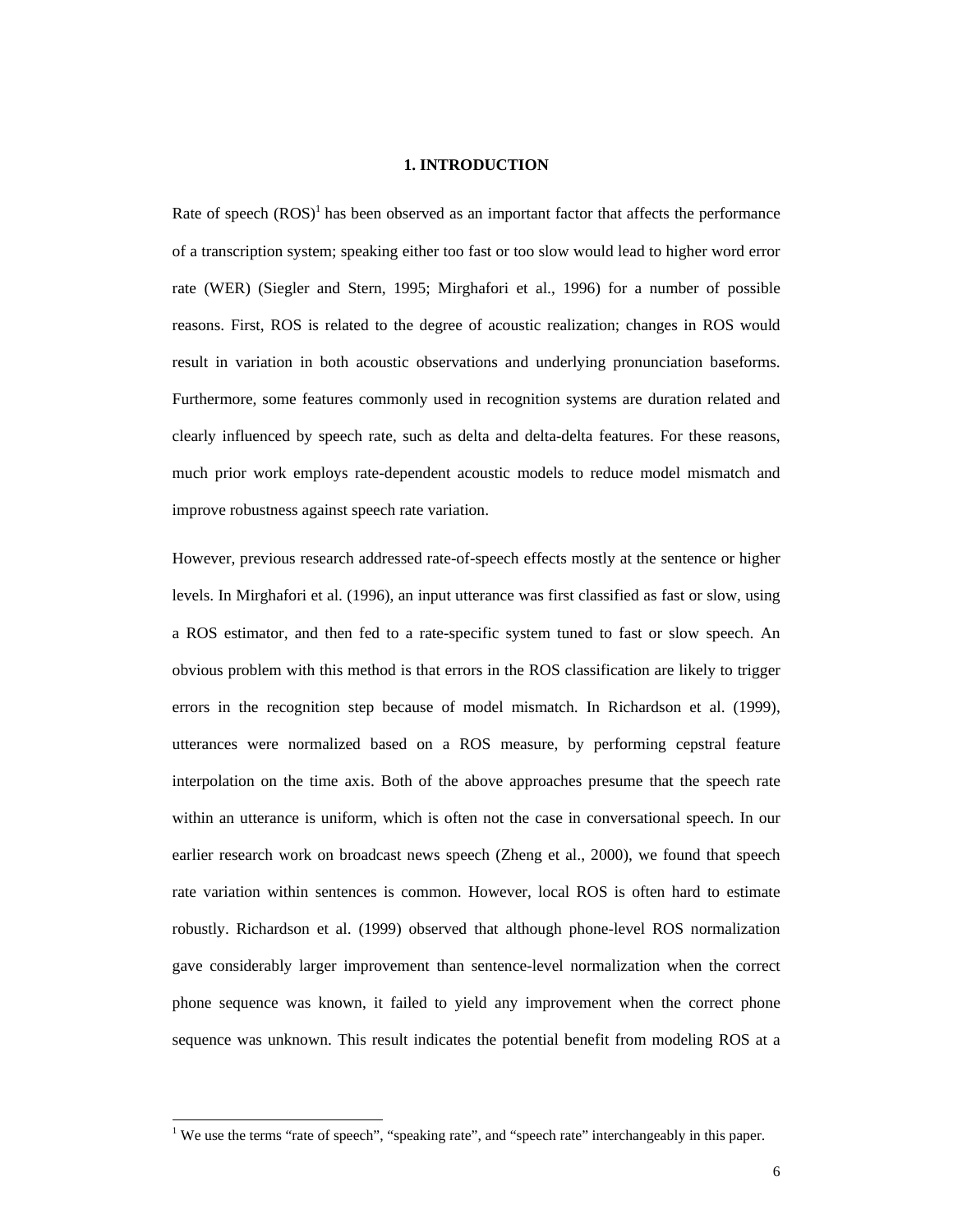more local level, but also suggests that in order two realize the benefit, the problem of robust estimation of local ROS must be solved first.

We will address the local ROS estimation problem by using parallel rate-dependent acoustic and pronunciation models at the word level. Each wo rd is given two groups of rate-specific pronunciations: one group of "fast" pronunciations and one group of "slow" pronunciations, each being implemented by rate-specific phone model the fast or the slow pronunciation for each word au tomatically during search, based on the maximum likelihood criterion. In this way, we accou nt for within-sentence speech rate variation, and avoid the requirement of prerecognit ion ROS classification. To train the ratespecific phone models, we use a duration-based ROS measure to partition the training data into rate-specific categories. Because of the avail ability of transcriptions in training, robust and accurate ROS estimation is not an issue in our approach. In an experiment with a multiword-augmented dictionary, we verified the imp ortance of modeling ROS at the word levelinstead of at a more globallevel, especially the multiword level.

As observed by Siegler and Stern (1995), fast speec h frequently produces changes in word pronunciation as well as in phone articulation. To address this, we explore a new method for modeling rate-dependent pronunciation variation. Ba sed on the concept of a zero-length phone (Zheng et al., 2000), we enable models of som e short phones to be skipped in the search without changing the phonetic contexts of the eirneighboring phones; thus, we are able to model the coarticulatory effects of those short phones. A data-driven algorithm is used to generate the rate-dependent pronunciation dictionar y with zero-length phones automatically from alignment data. The method effectively allows words to have different pronunciations (or pronunciation probabilities) for different ROS.

s.<sup>2</sup>The recognizer is allowed to select

The remainder of the paper is organized as follows. Section 2 introduces the ROS measure used for partitioning the training data. Section 3 reports experimental results with rate-

֘֒

<sup>&</sup>lt;sup>2</sup>Inprinciple, we could group the words in any numb erof clusters based on a certain ROS measure; a typical choice would be a trichotomy of slow, norma l, and fast speech. Because of the limited amount of available training data we chose to use only two clusters, which we refer to as "slow" and "fast".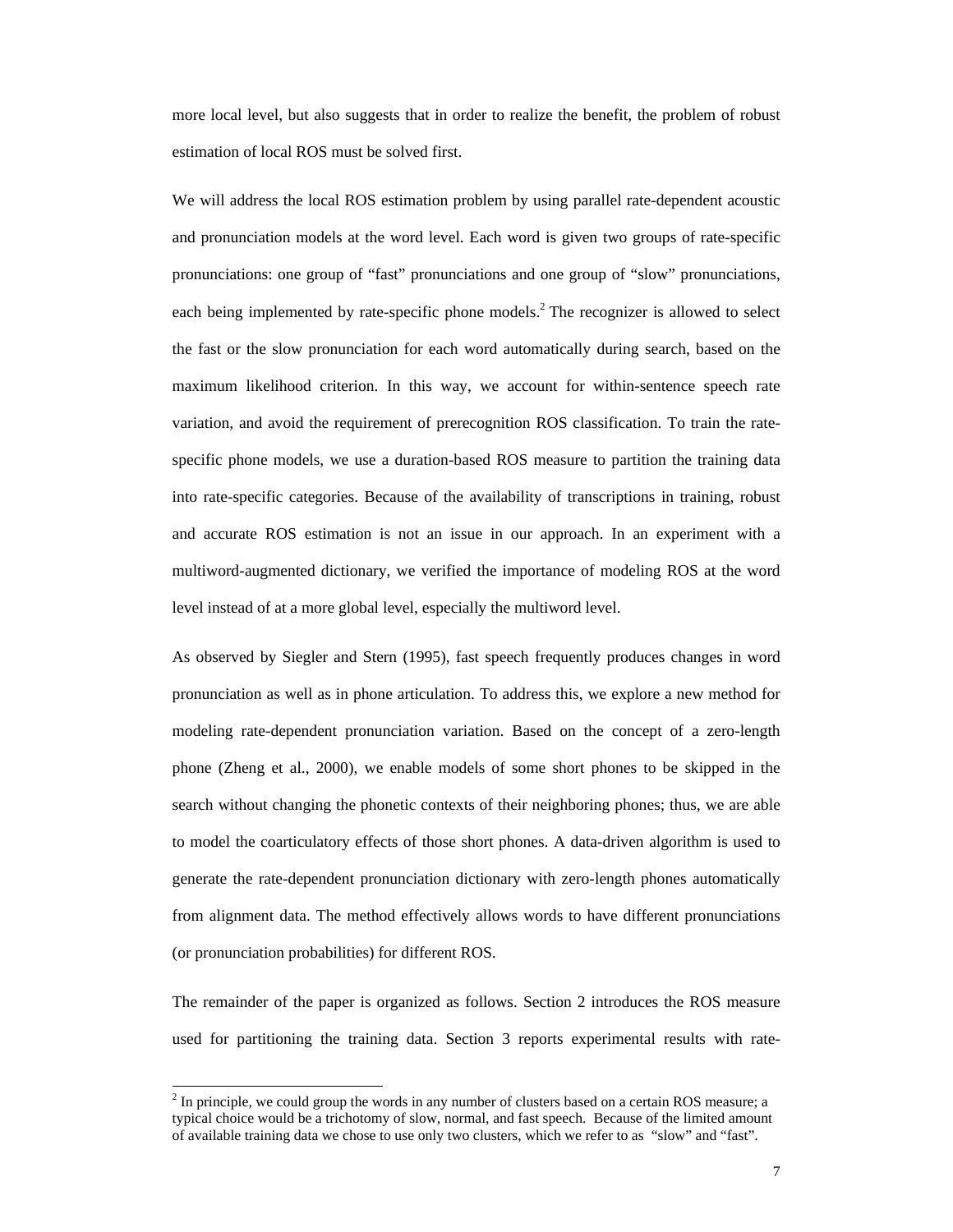dependent acoustic modeling and compares different training approaches. Section 4 introduces rate-dependent pronunciation modeling an dreports results with rate dependency in both acoustic and pronunciation models. Section 5 a ddresses issues with ROS modeling in a multiword-augmented recognition system. Section 6s ummarizes the work presented.

### **2. RATE-OF-SPEECH MEASURE**

Two types of methods are typically used to estimate the ROS of an input utterance. The first is based on phone durations, which are usually obta ined from phone-level segmentations via forced Viterbi alignments. When the utterance trans cription is known, this duration-based method can provide robust ROS estimation (Mirghafor i et al., 1996); however, when the transcription is unknown, we can only use the hypot hesis from a prior recognition run, whose quality is hard to guarantee. The second method inv olves estimating ROS directly from the waveform or acoustic features of the input utteranc e. Morgan and Fosler (1998) developed a signal-processing-based measure, known as *mrate*, to estimate syllable rate for rapid speech detection. To achiever obustness, the computation m ust use a data window of sufficient length (1-2 seconds), which is generally too long for esti mating local ROS. Tuerk and Young (1999) proposed another measure based on the Euclidean dis tance between successive feature vectors for modeling speaking rate, and showed some discrim inative power in classifying fast and slow phones. However, they did not report experimen tal results using this measure in an automatic speech recognition (ASR) system.

Under our proposed approach, training the rate-spec ific models requires partitioning the training data into rate-specific categories at the word level; we therefore need the ROS for each word to be estimated locally. The output of th is process should give each word in the training transcription a rate class label. We decid ed to use only two ROS classes, "fast" and "slow", for several reasons. First, increasing the number of ROS classes would reduce the amount of training data in each class, which is not desirable for a large vocabulary task. Second, in our method, search complexity increases rapidly with the number of ROS classes, as the number of pronunciations is proportional to the number of classes.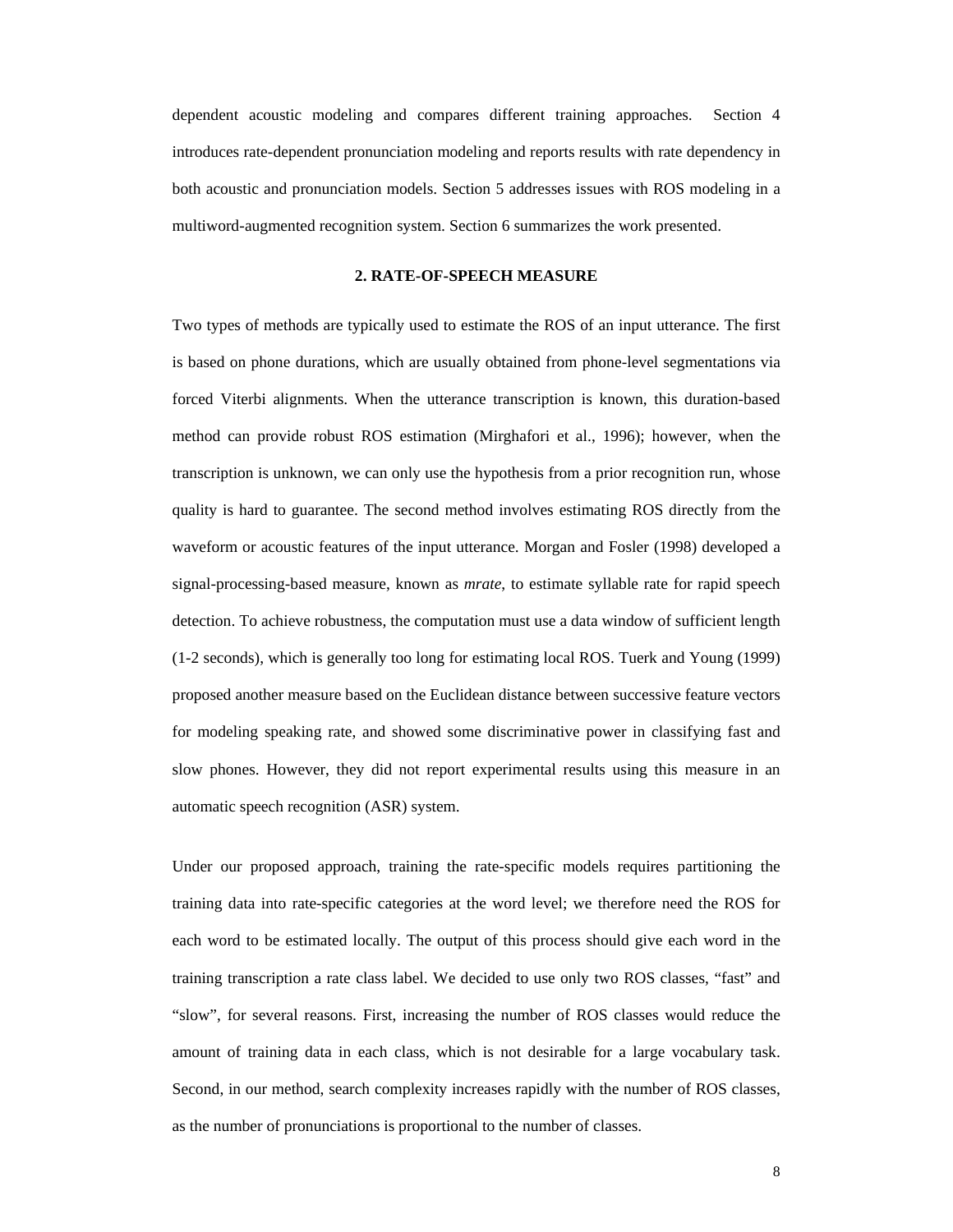Because we need to compute ROS only for the trainin g data for which transcriptions are available, it is relatively straightforward to obta in the duration of each word and its component phones by computing forced Viterbi alignm ents, and then applying duration-based ROS estimation methods. Absolute ROS measures, such as phones per second (PPS) and inversemeanduration (IMD) (Mirghaforietal., 199 6), were used in previous work. However, we felt that these measures are not suitable for ou r purposes since they do not consider the fact that different phone types have different dura tion distributions. Figure 1 illustrates the duration distributions of five typical phonemes,  $/d /$ ,  $\frac{1}{p}$ ,  $\frac{1}{p}$ ,  $\frac{1}{c}$  h $\frac{1}{\pi}$  and  $\frac{1}{a}$ y/, the training corpus. Clearly the duration distribut ions for different phone types differ substantially. Based on PPS or IMD as the ROS measu re, words composed of short phones would seem inherently "faster" than those composed of longer phones, even when spoken at the same speaking rate. Therefore, we use a relativ eROS measure,  $R_W(D)$ , defined as 1 minus the distribution function of the word duration cons idered as a random variable:

<sup>3</sup> as estimated from

$$
R_{W}(D) = P_{W}(d > D) = 1 - \sum_{d=0}^{D} P_{W}(d)
$$
\n(1)

where *W* is a given word, *D* is the duration of *W* in frame units (the step size of the signal analysis window, 10 ms in our system), and  $P_W(d)$  is the probability of that type of word having duration *d*. *RW*(*D*) is the probability of *W* having a duration longer than *D*. The measure  $R_W(D)$  always falls within the range [0,1], and can be c ompared between different wordcategories.

It is interesting to note that the ROS obtained fro m equation (1) has a close-to-uniform distribution since  $R_W$ .) can be viewed as a histogram-equalization transfo rm (Gonzalez and Woods, 1992) mapping the word duration *D* to the range of [0,1] with an equalized histogram. However, in practice,  $P_W(d)$  is hard to estimate directly because of dataspar seness. To address this problem we assume that, within a wo rd, the duration distributions of its

֘֒

<sup>&</sup>lt;sup>3</sup>WeuseOGIbetforphonelabelingthroughoutthepa per.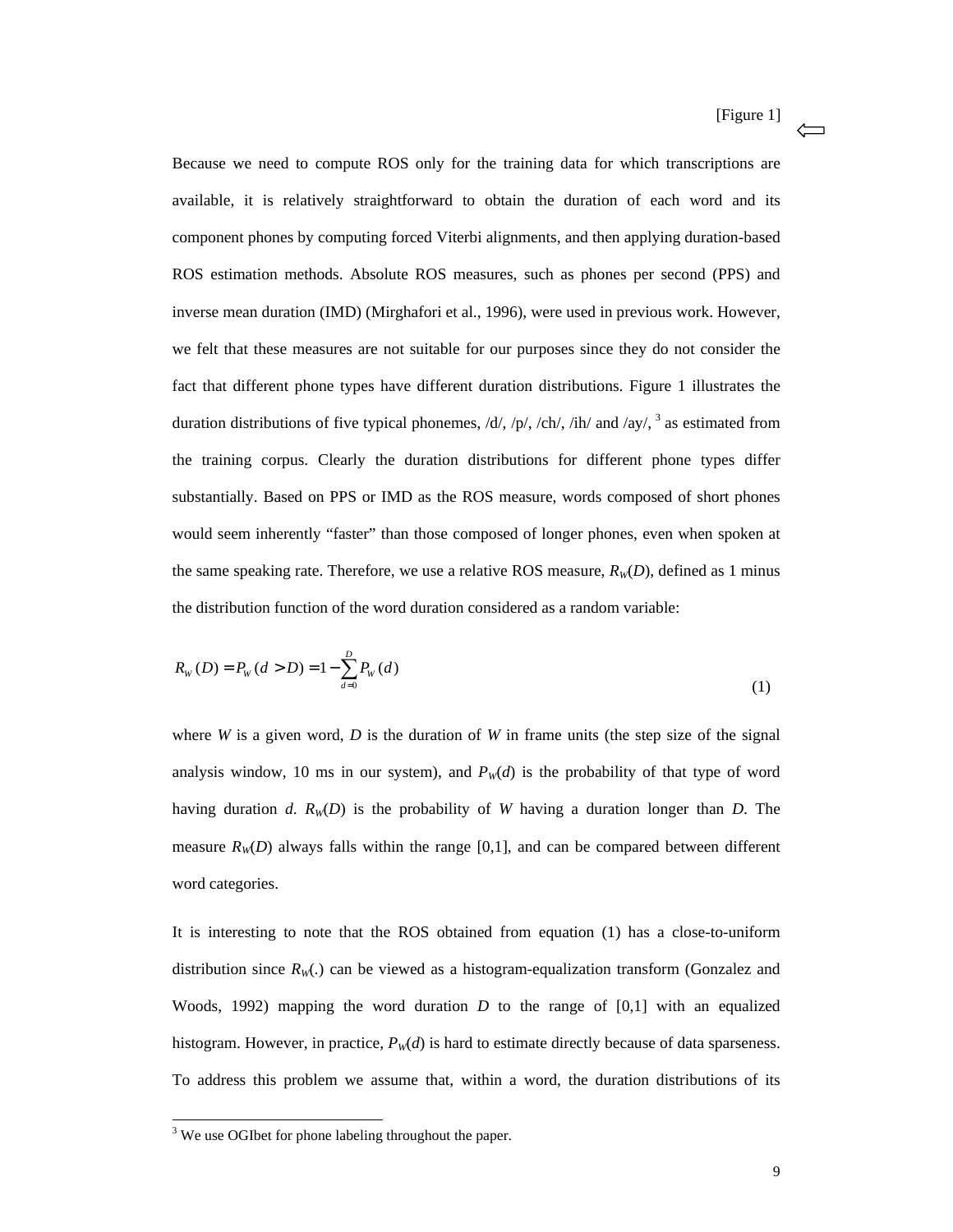component subword units, such as phones, are indepe ndent of each other. Thus, the duration probability of a word equals the convolution of its component subword unit probabilities, which are easier to estimate reliably from training data. This can be formulated as

$$
P_W(D) = P_1(d_1) * P_2(d_2) * \dots * P_n(d_n) = \sum_{d_1 + d_2 + \dots + d_n = D} \left[ \prod_{i=1}^n P_i(d_i) \right]
$$
(2)

where  $d_1, d_2, \ldots, d_n$  are the durations of the subunits of word *W*, and  $P_i(d_i)$  are the corresponding probabilities. To partially account f ordependence between nearby phones we use context-dependent subword units, specifically t riphones, for the purpose of estimating  $P_W(d)$ . The triphoneduration distributions are estimate ddirectly from the training corpus.

We used the ROS measure thus defined for all word t okens in the training data. We found that 80% of sentences with five or more words have both at least one word belonging to the fastest 33% and one word belonging to the slowest 33% of al l words. This suggests that in conversational speech, speech rate is usually not u niform within a sentence.

Equation (1) can also be applied directly to subwor d units, thus allowing us to calculate the ROS of individual phones. This gives us an approach to study the variation of ROS at a more local level. For each word or sentence that has at least two phones, we computed the standard deviation of ROS of all of its phones. From the def inition we see that the phone ROS ranges from 0 to 1; thus, its standard deviation must also fall within [0,1]. Dividing the interval [0,1] into 100 equivalent bins, we collected the histogra ms of phone ROS in both the within-word case and the within-sentence case on the whole trai ning data, as depicted in Figure 2. The data suggests that the word is a better unit than the se ntence for ROS modeling, since the average phone-level ROS deviation within a word is signific antly smaller than within a sentence, which means that  $ROS$  is more stable at the word lev el than in the sentence level, and thus classifying each word as fast or slow makes more sequences in seth and assifying the entire sentence as fastorslow.

[Figure 2]  $\leftharpoonup$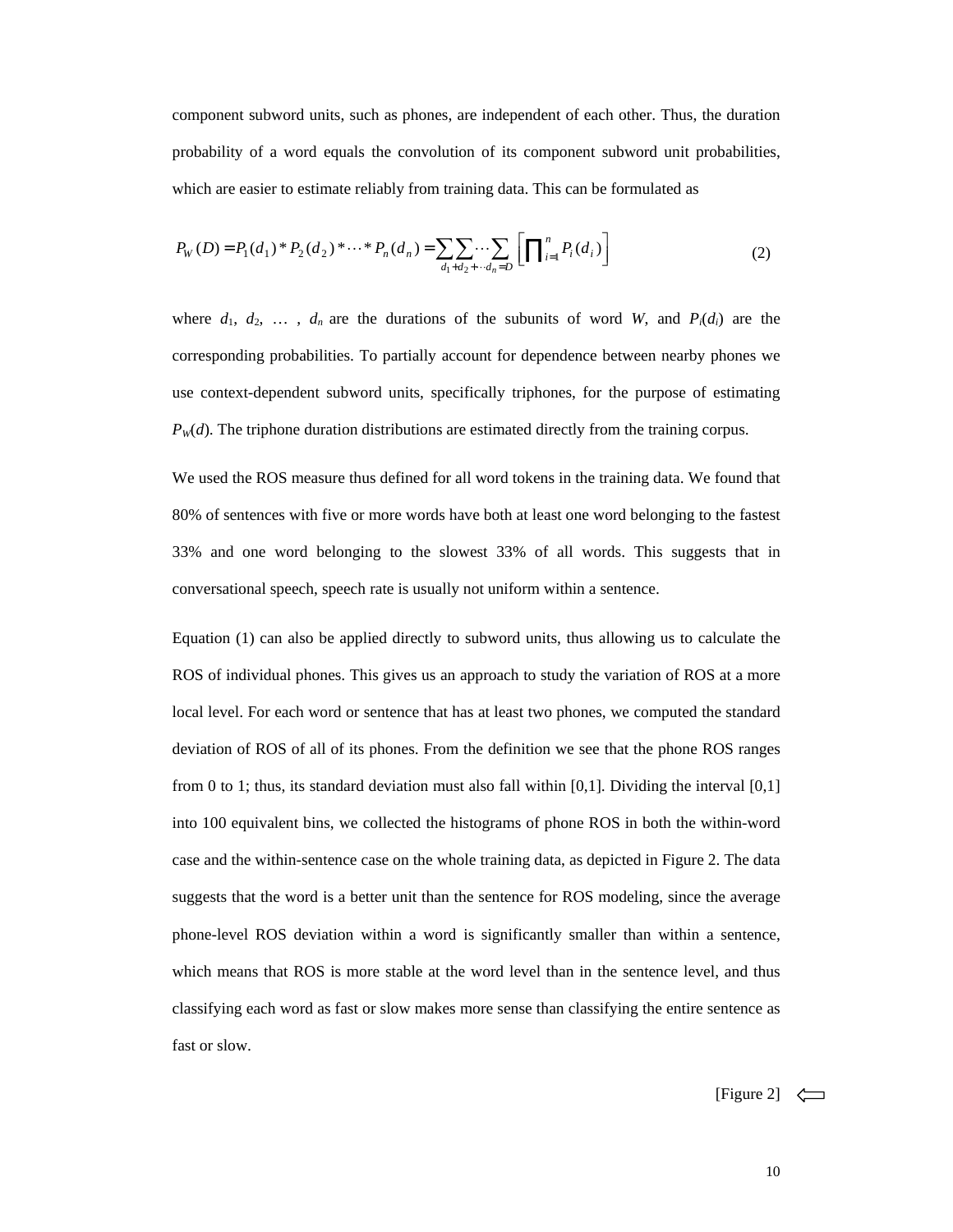We note that the proposed ROS measure applies to in dividual words, and therefore does not include the duration of interword pauses that contr ibute to other common definitions of speechrate. The reason for this difference is that our approach aims at improving the acoustic modeling of the speech portions of the signal only, that is, the portions accounted for by word pronunciations. Furthermore, our goal is to do so b y modeling the effects of ROS on the acoustic features, not by modeling ROS itself as a discriminator feature. For these reasons we are not concerned about ROS estimation *per se* , and have not investigated the quantitative relationship between our ROS measure and others pro posed in the literature.

#### **3. RATE-DEPENDENT ACOUSTIC MODELING**

We focus on rate-dependent acoustic modeling alone, without changes to word pronunciations. In the proposed method, each wordi sgiven parallel pronunciations of "fast" and "slow" phone models. Both fast and slow pronunc iations are initialized from the original rate-independent version, with a simple replacement of rate-independent phones by ratespecific phones. For example, the original rate-ind ependent pronunciation of "WORD" is /w  $er d$ . Consequently, the fast and slow pronuncia consisting of fast and slow phone models, respectiv ely. The recognizer automatically finds the pronunciations that maximize the likelihood sco re during search, and thus avoids the need for ROS estimation before recognition. In addition, the search algorithm is allowed to select pronunciations of different rates across word bound aries (but not within a word), thus accounting for speech rate variation within a sentence.

er  $_f$  d  $_f$  and /w  $_s$  er  $_s$  d  $_s$ /,

The introduction of parallel ROS-specific pronuncia tions is reminiscent of the introduction of parallel state paths in recent work on phone hidden Markov model (HMM) topologies (Iyer et al., 1999). Parallel path HMMs aim to model the aco ustic consistency of adjacent frames, emulating trajectory-based segment models (Ostendor f et al., 1996), similar to the way our models enforce ROS consistency over adjacent phones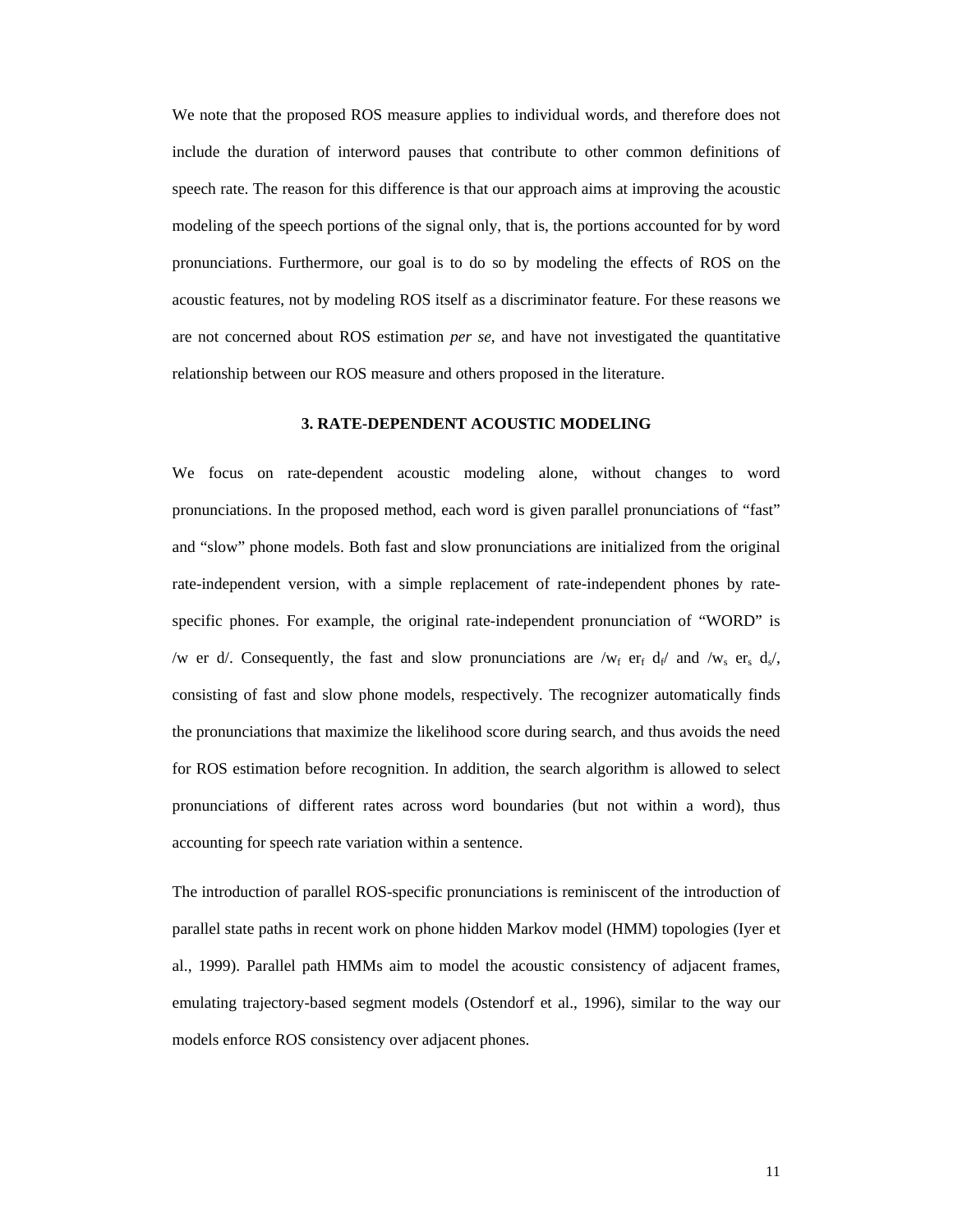#### **3.1 Training rate-dependent acoustic models**

Our initial experiments were performed on SRI's 199 8 Hub-5 evaluation system (Weintraub et al., 1998), which uses continuous-density genoni c HMMs (Digalakis et al., 1996) for acoustic modeling. The system used a multipass reco gnition strategy (Murveit et al., 1993). For the sake of simplicity, we ran our experiments with only the first-pass recognizer, which usedgender-dependent non-crossword genonic HMMs (1,730 male genones and 1,458 female genones with 64 Gaussians per genone) and a bigram grammar with a 33,275-word vocabulary. The pronunciation dictionary was derive d from the CMU version 0.4 lexicon with stress information stripped. Most words have a single entry in the CMU lexicon, while some have multiple entries for common pronunciation variants. For example, the word "was" has three entries: /w aa z/, /w ah z/, and /w ao z/ . Generally speaking, the lexicon does not cover the possible pronunciation variations caused by different speaking rates. The recognizer used a two-pass (forward and backward) Viterbi beam search algorithm; in the first pass a lexical tree was used in the grammar backoff node t o speed up search. Below we report results from the backward pass. The acoustic featur es used were 9 Mel Frequency Cepstral Coefficients (C1-C8 plus C0) with their first- and second-order derivatives obtained from 18 filter banks covering 300-3300 Hz in 10 ms time fra mes. The acoustic training set consisted of 87 hours of speech for males and 106 hours for f emales, from a combination of corpora: (1) Macrophone read telephone speech, (2) 3,094 con versation sides from the BBNsegmented Switchboard-1 training set (with some han d-corrections), and (3) 100 CallHome English training conversations.

We first calculated the ROS for all words in the tr aining corpus based on the abovementioned measure, sorted words by ROS, and then sp little minto fast and slow categories. The ROS threshold for splitting was selected to ach ieve equal amounts of training data for fast and slow speech. The training transcriptions w ere labeled accordingly. We then prepared a special training lexicon: word tokens labeled "fa st" were given pronunciations with fast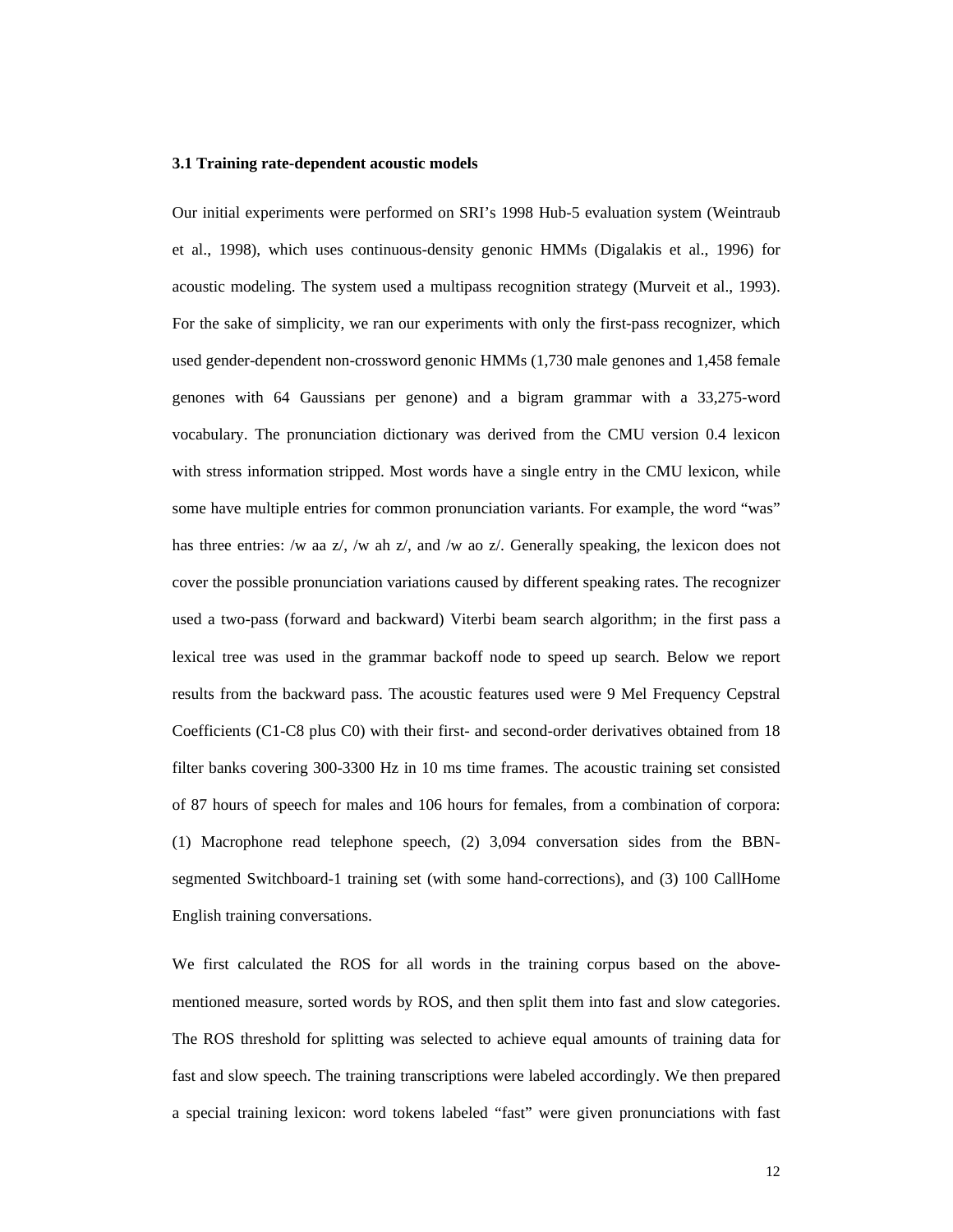phones only, and similarly for "slow" words. In thi s way, we were able to train fast and slow models simultaneously using the standard Baum-Welch training procedure.

We used the DECIPHER  $T^M$  genonic training tools to run standard maximum lik elihood estimation (MLE) gender-dependent training, and obt ained rate-dependent models with 3,233 genones for male speech and 2,501 genones for femal e speech. The genone clustering for rate-dependent models used the same information los s threshold as previously used for rateindependent training.

**Results**. We compared the rate-dependent acoustic model wit h the rate-independent one (the baseline system) on a development subset of the 199 8 Hub-5 evaluation data, consisting of 1,143 sentences from 20 speakers (9 male, 11 female ). The first two rows of Table 1 show the WER for the two models. Note that all results repor ted here are based on speaker-independent within-word triphone acoustic models and a bigram l anguage model, and are therefore not comparable to those for the full evaluations y stem.

 $[Table 1] \Leftrightarrow$ 

Rate-dependent modeling yields an absolute WER redu ction of 1.9%, which was statistically significant ( $p < 0.005$ , using a matched pairs sign test). To elim inate the possible effect of different numbers of parameters, we adjusted the the reshold in genone clustering to obtain a revised rate-independent model that had a number of parameters similar to that of the ratedependent model. However, we did not observe any im provement from the increased number of parameters, suggesting that the improvement in t he first experiment is indeed due to the modeling of ROS variation.

#### **3.2 Bayesian adaptation versus standard training**

In our previous work on the Broadcast News corpus (  $Z$  heng et al., 2000), instead of using the training method described above, we trained the rat e-dependent model using a modified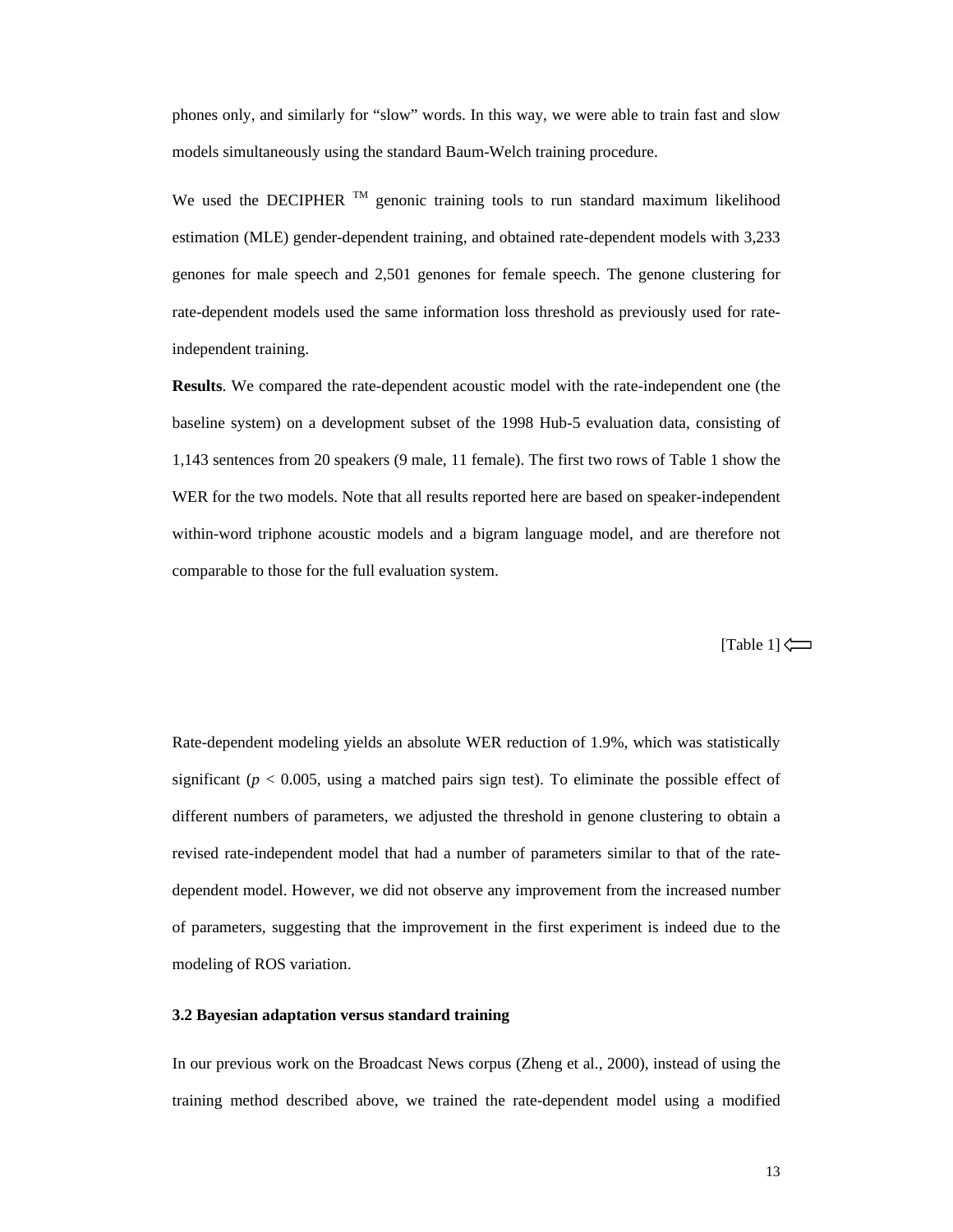Bayesian adaptation scheme (Digalakis and Neumeyer, 1996) by adapting the rateindependent model to rate-specific data to obtain r ate-specific models. This was motivated by the small amount of available training data relativ e to the model size. In the earlier work, we had used a baseline system with very large models ( 256,000 Gaussians), and had classified the training data into three rate categories: fast, medium, and slow. For this model size, the training data was not sufficient to perform standar d training. For the present Hub-5 task, by contrast, we had significantly more training data, and furthermore partitioned the data into only two classes instead of three, yielding more training data for each rate class. In addition, the optimal models with which we started were small er. Thus, we were able to train the ratedependent model robustly with standard training tec hniques, without resorting to adaptation. For comparison, we tested the Bayesian adaptation a pproach on the current training set. Similar to Zheng et al. (2000), while we used as epermies arate rate-specific model for each triphone, we did not create separate copies of the genones, b utlet the fast and slow models for a given triphone share the same genone. In this way, we use d the same number of Gaussians for the rate-dependent model as for the rate-independent model. **Results.** The last row of Table 1 shows the results on the same development dataset as used earlier. We see that the adaptation-based ROS model ing approach brings an absolute win of 1.0% over the baseline, which is still statisticall y significant ( $p$ <0.001), but less of an improvement than the standard training scheme. This indicates that the difference between fast and slow speech in the acoustic space is signi ficant, and that, given enough data, standard training might be better than the previously used a daptation scheme at capturing this difference. In fact, standard training optimizes th e parameter tying for the rate-dependent model, reestimates the HMM transition probabilities , and performs multiple iterations of parameter reestimation. The adaptation approach, on the other hand, does not recompute genonic clustering, does not change the transition probabilities, and used only one iteration of reestimation for the rate-dependent model on top of the rate-independent model. These

training.

differences might explain why the adaptation scheme did not perform as well as standard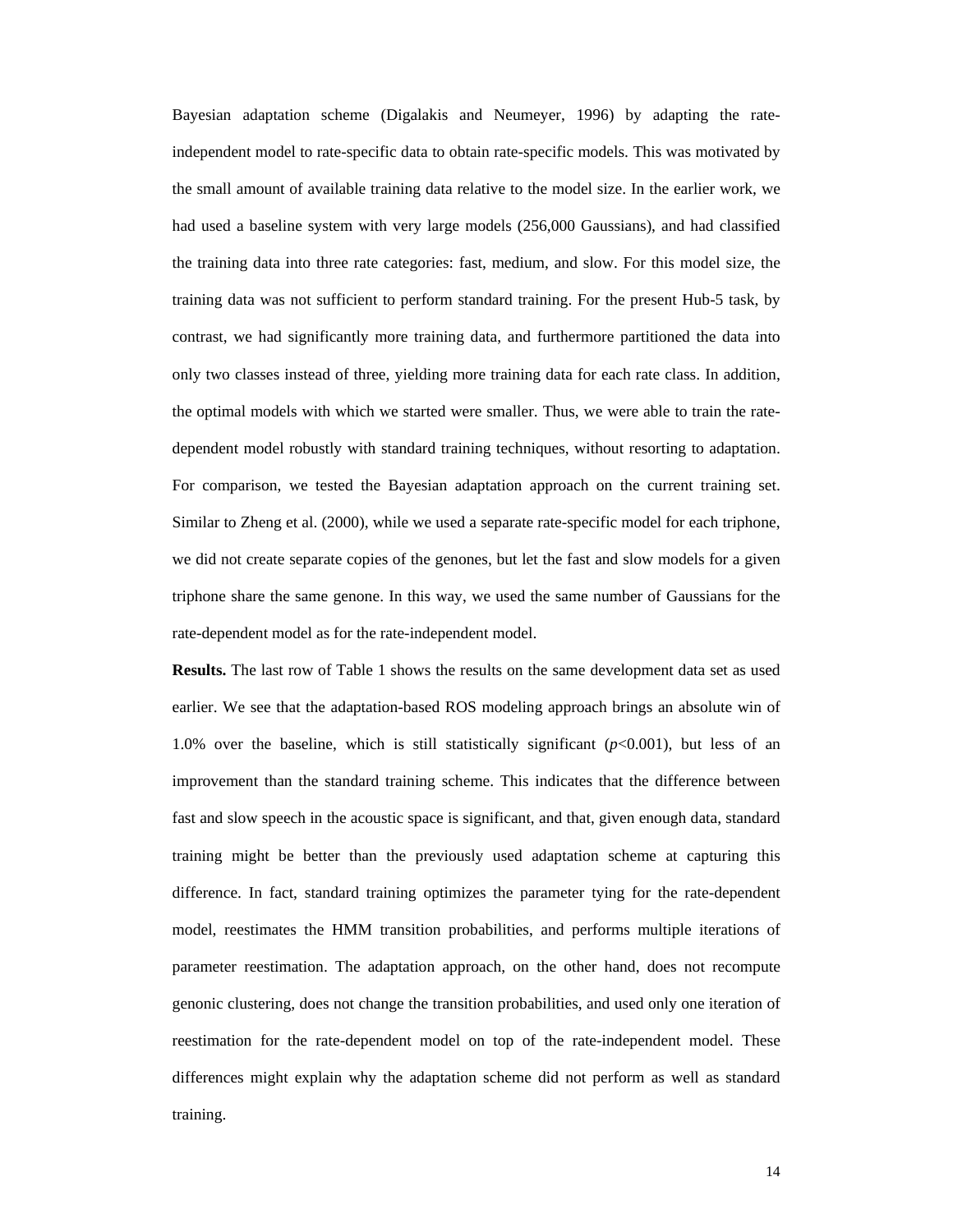#### **3.3 Relation to explicit duration modeling**

In the above method, although we used a ROS measure based on duration information to partition fast and slow speech for training ROS-dep endent acoustic models, we did not explicitly model duration itself as a discriminator variable. Instead, we modeled the effects of ROS in the acoustic feature domain as a result of the different acoustic realizations under different speech rates. Explicit duration modeling, on the other hand, models duration directly as an observed variable, without necessarily consid ering the influence of duration on the acoustic features. While this latter approach is ou tside the scope of this paper, we have evidence to suggest that the two modeling approache s are complementary and additive in their benefits. As part of the 2000 and 2001 SRI Hu b-5 recognition systems (Stolcke et al., 2000), we have combined the rate-dependent models d escribed here with the explicit word and phone duration model of Gadde (2000). The expli cit duration model gave an additional win over the rate-dependent acoustic model that was comparable to the win over a standard rate-independent model.

# **4. RATE-DEPENDENT PRONUNCIATION MODELING WITH ZERO- LENGTH PHONES**

In the experiments described so far, we used identi cal pronunciations with different sets of phone models to account for the acoustic difference sbetween fast and slow speech. However, it is well known that different speaking rates corr elate with different pronunciations because of the different degrees of phone coarticulation an d reduction (Fosler-Lussier and Morgan, 1998). In the work of Siegler and Stern (1995), a r ule-based pronunciation dictionary transformation approachis used to produce specific pronunciations for fast speech. One major type of transformation used is the deletion of cert ain phones (especially, schwa) from dictionary entries under certain conditions specifi ed by linguistic rules. We refer to this technique as the *phone-deletion approach* . This is a good modeling technique for dealing wit h phonetic elision, but may not be appropriate for mo deling phonetic reduction, since it implicitly assumes that reduced phones have no acou stic evidence at all. Some level of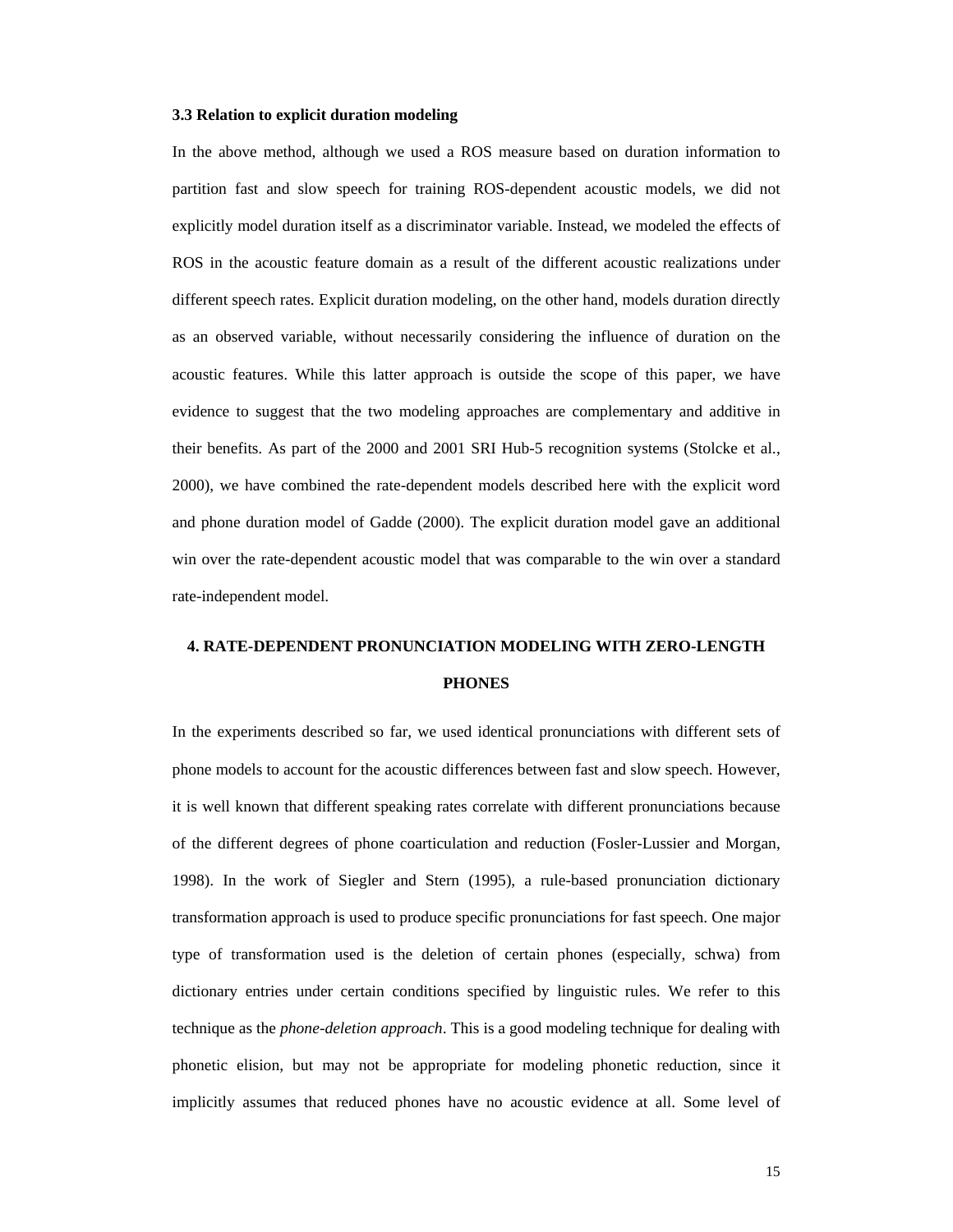modeling of reduction is still achieved at the acou stic model level; nevertheless, the minimal duration constraints of the standard HMM topologies may introduce errors in short realizations, typically for the reduced phones. Her e, we propose a complementary approach to the modeling of phonetic reduction in fast speech, based on the notion of "zero-length phone" (Zheng et al., 2000). The idea is to allow certain short phone models to be skipped during the search, while preserving their contextual influence s on the neighboring phone models. In this way some acoustic evidence of the reduced phones is preserved in the triphone models for the two sets of the triphone models for the triphone models for the triphone models for the triphone models for the triphone models f adjacent phones.

Let us examine the pronunciation of the word "bust" as an example to explain our approach and its advantages. In normal speaking mode, "bust" is pronounced  $/b$  ah s t/, whereas in fast speech, the  $/t$  might b etoo short to be described by a full phone model. Attempting to model this reduction with the phone deletion approach would result in an additional pronunciation for the word "bust",  $/b$  ah s/, which could be added to the dictionary to handle this case. However, this would introduce new confusability into the vocabulary, specifically, between the word "bust" a nd the word "bus". With zero-length phones, we instead add the pronunciation /b ah s t\_ Φ/ to the dictionary, where /t\_ Φ/ denotes a zero-length  $/t$ . The advantage of this approach bec omes clear once we examine which context-dependent models are assigned to the individual phones. We will use /a[b]c/ to denote an allophone of /b/ in the context /a\_c/, where a o r c can be phones or the symbol "#", denoting a word boundary. Thus, the reduced form  $/b$  ah s t\_  $\Phi$ / would be realized by the triphone models /#[b]ah b[ah]s ah[s]t/. The realiza tion of "bus", on the other hand, is /#[b]ah b[ah]s ah[s]#/, which is still different fr om that of the reduced form of "bust". Thus we introduce less interword confusability by using zero-length phones than by phone deletion, since we actually model the influence of the skippe d phones. Another advantage of zerolength phones is that they introduce no new triphon es. This point is important when pronunciations are generated automatically, resulti ng in numerous new pronunciations. The phone-deletion approach would add many new triphone s in such cases, leading to more data fragmentation.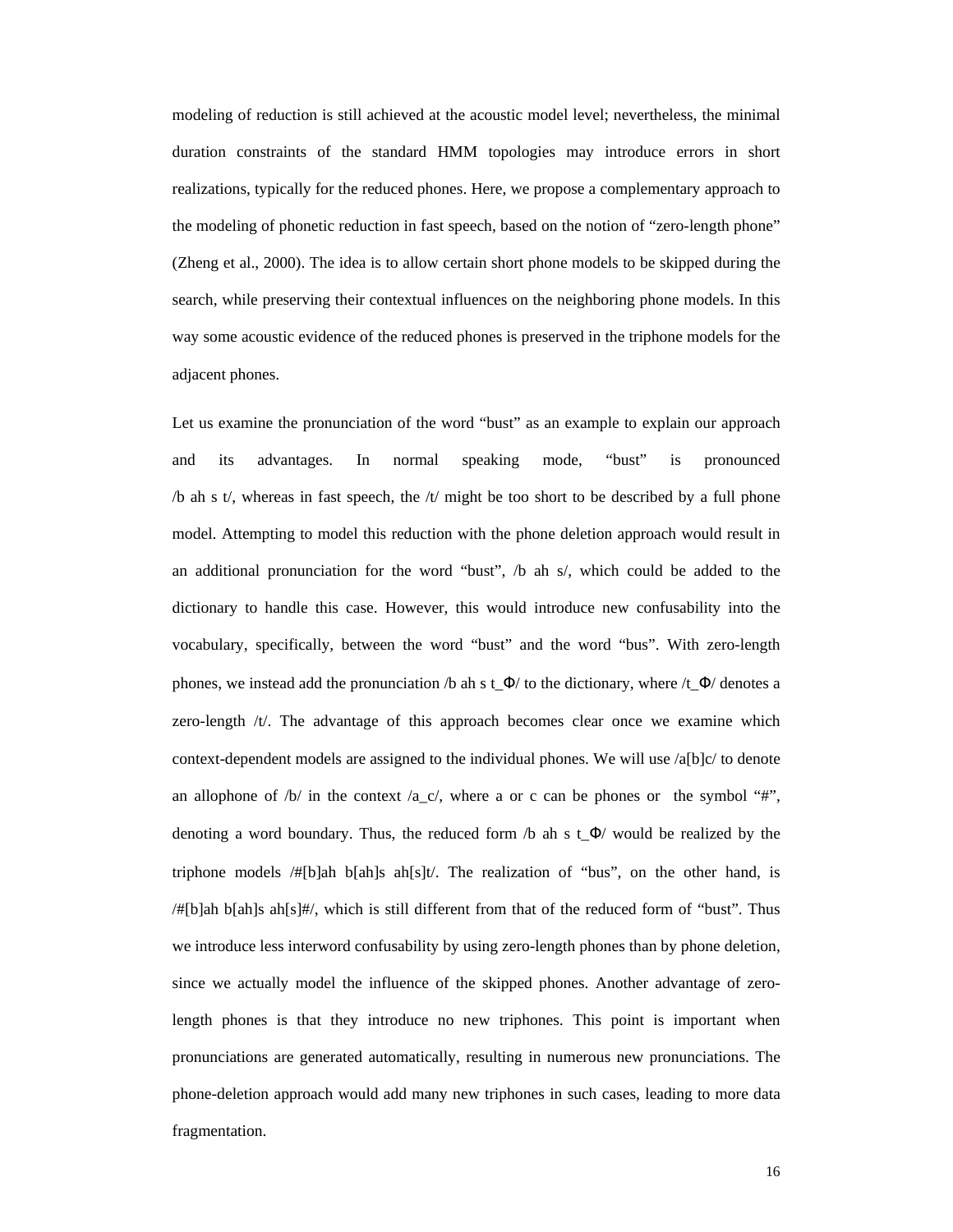We developed an approach to generate reduced pronun ciation variants for fast speech automatically, by letting a subset of the phones in a word's pronunciation be zero-length. We began by analyzing the duration distribution for ea ch type of triphone based on forced Viterbi alignment of the training data with rate-independen tacoustic models. We defined a pool of triphones that are candidates for realization as ze ro-length phones by using the following criteria: each triphone must have (1) at least 30 i nstances in the training corpus and (2) more than 35% probability of having a duration of three frames. Note that since we used three-state HMMs for all triphones, three frames is the minimum duration for a triphone. When the duration of a phone is less than three frames, the Viterbialignment will have to "steal" frames from adjacent phones. In recognition, this problem could lead to poor acoustic match, and therefore, to recognition errors. If a large portio n of the instances of a triphone have threeframe duration, it means that the real duration of the triphone could be less than three frames in many cases, which Viterbi alignment could not find. Then, based on forced Viterbi alignments, we collected pronunciation variants for each word having at least five instances in the training data. If a triphone in a pronunciation instance belonged to the pool of zero-length phone candidates, and its duration was exactly thre e frames, we converted this triphone to a zero-length phone, and added the resulting pronunci ation for that word. To make this method robust with limited training data, we used both mal e and female data to obtain the pronunciation variants, and kept only those that occurred at least twice in the training corpus. Using this approach, we ended up selecting 8,465 ne w pronunciations that contain zero-length phones for 4,641 high-frequency words, covering 43. 2% word to kens in the training corpus.

Using the pronunciation dictionary thus created, we trained rate-dependent acoustic models as described in Section 3, and assigned each pronuncia tion a probability based on its occupancy count. To avoid penalizing words with more than one pronunciation in the Viterbi search, pronunciation probabilities were scaled in such a w ay that the most frequently used pronunciation for a word has probability 1. Note th at since we used distinct word tokens for fast and slow speech in training, the same pronunci ation would have different probabilities in the fast and slow versions. Typically, the reduced pronunciation would have higher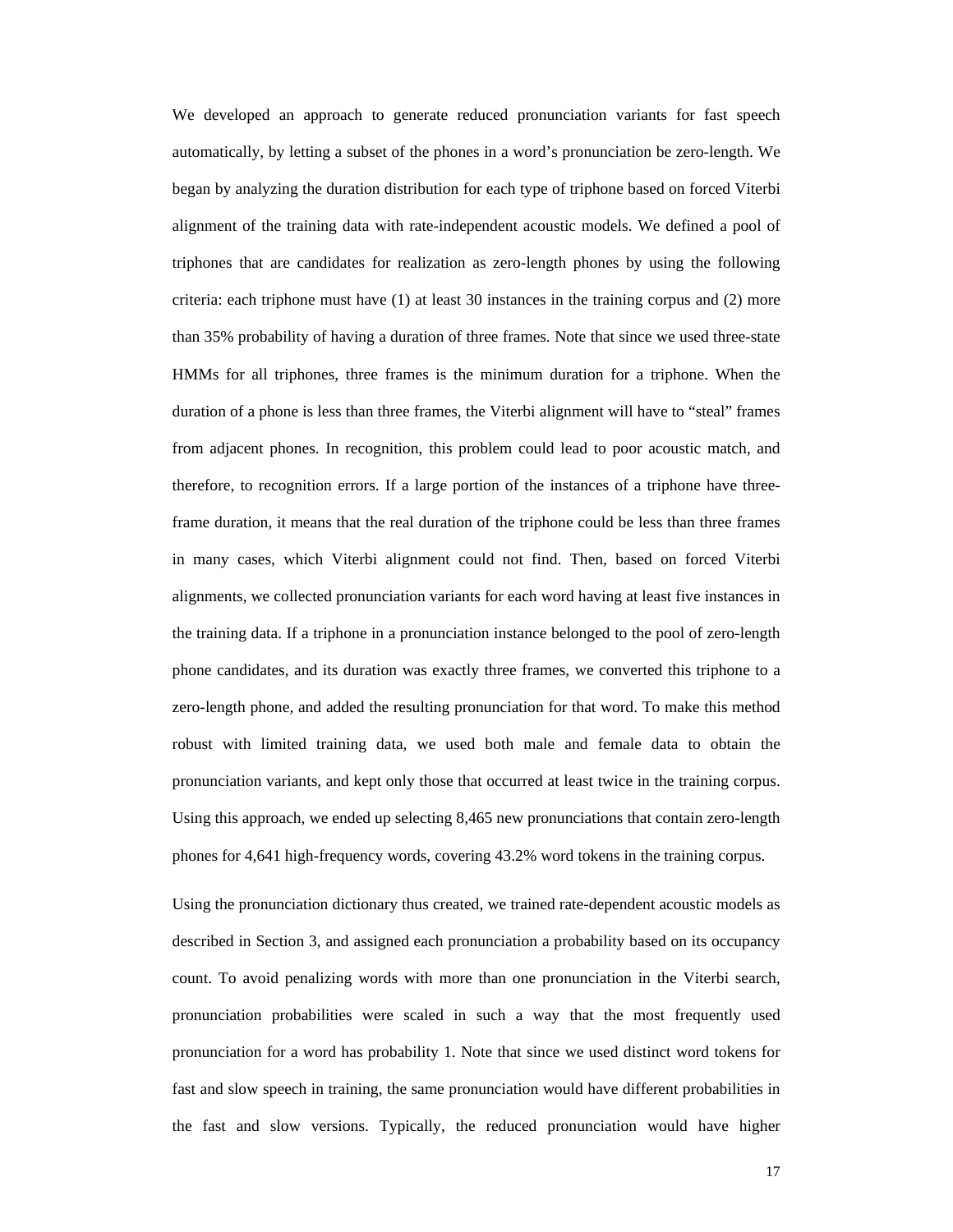probability in the fast version than in the slow ve rsions, and the opposite would be true for the full pronunciation. Thus, we effectively obtain rat e-dependent pronunciation models.

To verify the effectiveness of the proposed zero-le ngth phone treatment, we created another system based on the same set of pronunciations as a bove, but where highly reduced phones were deleted from the pronunciations, without intro ducing zero-length phones. We trained a separate set of acoustic models with the dictionary thus generated, and performed recognition on the same test data for comparison.

**Results.** The experiments with alternate dictionaries used as their baseline a recognition system developed for the March 2000 Hub-5 evaluatio n (Stolcke et al., 2000). The baseline system had been improved relative to the one in ear lier experiments by using a wider-band front end (100-3760 Hz), higher-dimensional 39-comp onent feature vectors, and vocal tractlength normalization (Wegmann et al., 1996). As sho wn in Table 2, the rate-independent baseline was thus improved by 5.2% absolute compare d to the earlier system (cf. Table 1). Relative to the improved baseline, the rate-depende nt system without changes to the dictionary now yields a WER reduction of 1.9% absol ute (3.5% relative), on a par with the improvement in the earlier system. An additional 0. 3% absolute improvement was achieved by also including rate-dependent pronunciations bas ed on zero-length phones. The overall improvement over the rate-independent baseline was therefore 2.2% absolute (or 5.4% relative). The improvement of the two rate-dependen t systems compared to the baseline is statistically significant  $(p<0.001)$ , although the difference between them does not reach significance  $p<0.2$ ).

The result from the control experiment (last row of Table 2) confirms the importance of our zero-length-phone treatment: With the phone deletio n approach, we did not obtain any win from adding "fast" pronunciations; in fact, the WER increased slightly (0.2% absolute). We take this as evidence that the zero-length phone ap proach gives a more accurate model of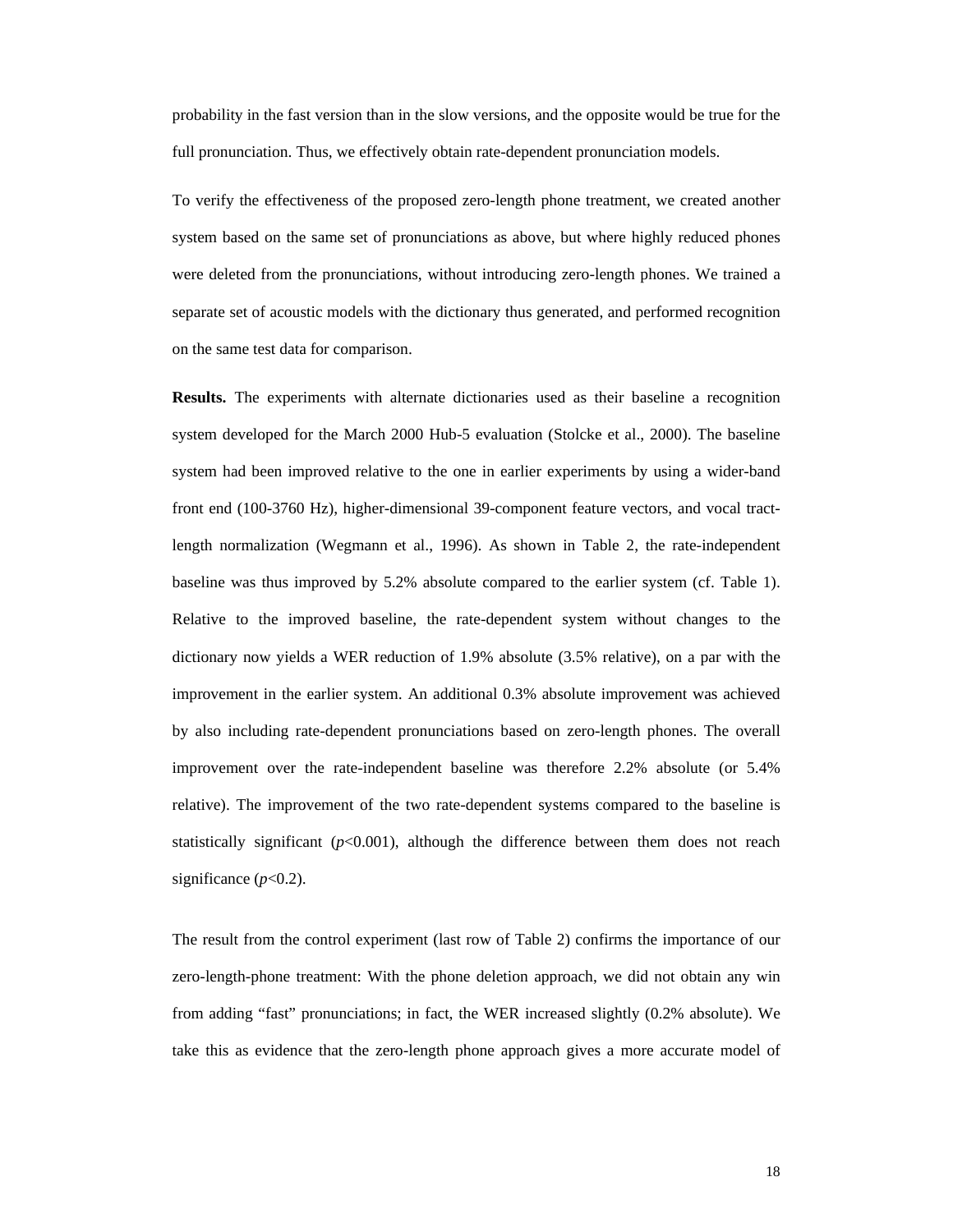phonetic reduction with fewer side effects of incre ased confusability and fragmentation of the triphone space than the phone-deletion approach.

[Table2]

#### **5. ROS MODELING FOR MULTIWORDS**

In previous experiments, we applied ROS modeling at the word level and obtained improvements over the rate-independent baseline. As described here, we also investigated the interaction of rate-dependent acoustic modeling wit h the popular "multiword" pronunciation modeling technique. This technique has proven highl y successful in conversational speech recognition, thus giving us an even more competitiv ebaseline against which to test our ROS modeling approach. These experiments will provide f urther evidence for our choice of words as the appropriate units for modeling ROS variation

A multiword is a high-frequency word N-gram, such a s "going to", that is handled as a single unit in the vocabulary, typically with some specifi c pronunciations in the dictionary. Like other researchers we found that introducing multiwo rd modeling can lead to substantial WER reduction in conversational speech recognition (Fin ke and Waibel, 1997; Stolcke et al., 2000). Multiwords improve recognition in three ways. First , based on linguistic knowledge or machine learning techniques, new phonetic pronuncia tions are introduced that account for various elision, reduction, and coarticulation phen omena at both phone and syllable levels. We will illustrate this by taking the bigram "going to" as an example. In the initial dictionary, "going" has one pronunciation: /g ow  $axng$ /; "to" h as two pronunciations: /t uw/ and /t ax/. For "going to", in addition to simply integrating the two words' pronunciations, in this case /gowaxngtuw/and/gowaxngtax/,wemanuall yadded two extraentries:/gowaxntax/ and/gahnax/.Infact, we found that/gahnax/ occurs with higher frequency than the other pronunciations, especially in fast speech. These sp ecially introduced pronunciations are highly context dependent, and thus add little inter word confusability. For example, in the pronunciation/gahnax/, "going" reduces to /gah  $n$ /, and "to" to /ax/; however, this variant is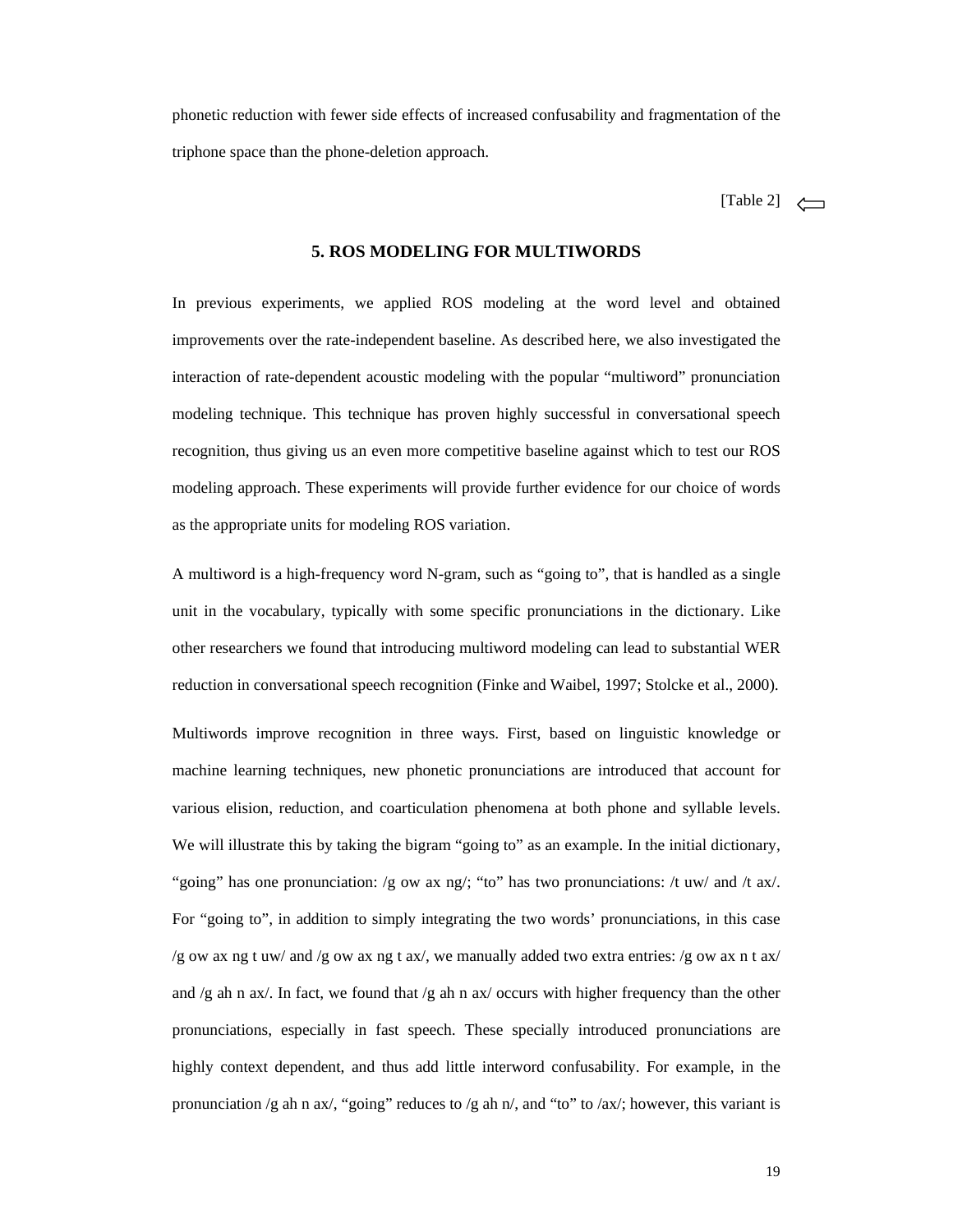restricted to the compound "going to", and will not affect other cases. Second, a multiword is treated as a single word unit in the dictionary; the useal lowing within-word triphones to be used in modeling cross-word coarticulation effects, as i f cross-word triphones had been used (but without the computational overhead of general cross -word context-dependent phone modeling). Third, the existence of multiwords effec tively extends the range of the language model: a bigram of multiwords can span up to a 6-gr am of regular words.

**Results.** We applied the rate-dependent modeling technique o f Section 3, that is, using ratespecific phone models for rate-specific pronunciations, to a multiword-augmented version of the recognition system described in Section 4. We a dded 1,389 word bigrams and trigrams to the dictionary as multiwords, covering about 42% of the word tokens in the training data. The multiword-based system yielded a baseline WER that was reduced almost 10% relative to the system without multiwords (cf. the first rows in Ta bles 2 and 3).

For several reasons we didnot include reduced pron unciations with zero-length phones in this experiment. First, multiwords already capture many of the phonetic reductions occurring in frequent (especially function) words. Second, the m ultiword-augmented dictionary was already quite large, and further adding to it with reduced pronunciations would have negatively impacted recognition speed, without a la rge reduction in WER to be expected based on the earlier results. Note that even withou t zero-length phones, we used ratedependent pronunciation probabilities for both mult iwords and regular words.

In the first experiment we treated multiwords as or dinary words, so no rate switching was allowed inside multiwords. As shown in the first tw o rows of Table 3, rate-dependent modeling yielded a WER reduction of 0.5% absolute, considerably smaller than in the system without multiwords (cf. Table 2), and not statistic ally significant ( $p < 0.2$ ).

[Table3]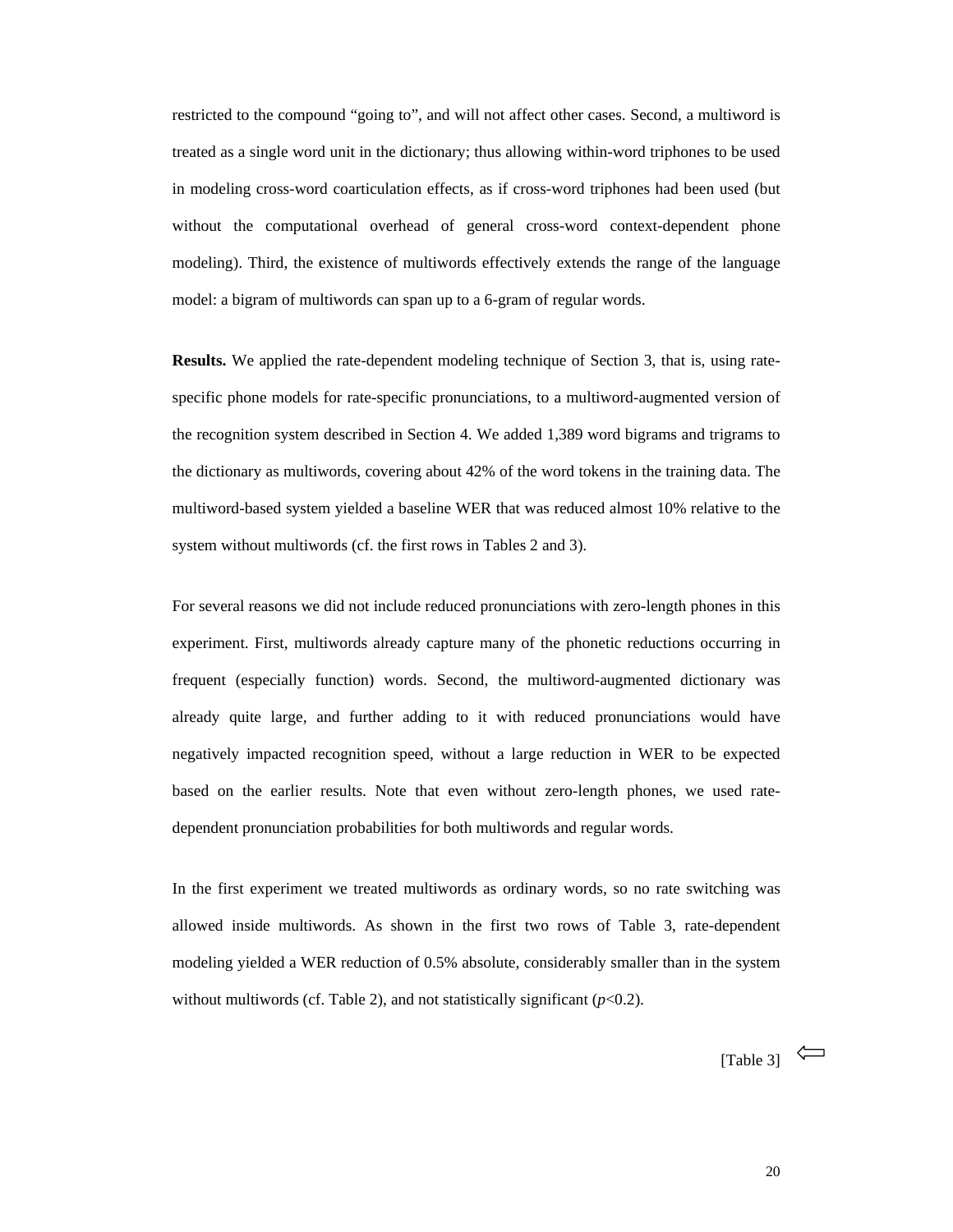The diminished effectiveness of ROS modeling can be attributed to two factors. One reason is that each multiword had both standard (from the CMU dictionary) and reduced pronunciations, thereby accounting for ROS variatio n to some extent already. A second reason is that we failed to model the possible rate changes within multiwords. Figure 3 histograms the standard deviation of phone-level RO S over single words, multiwords, and whole sentences. The figure shows that ROS varies c onsiderably more within multiwords than within regular words, highlighting the need to allow ROS changes within multiwords.

To address the problem of ROS change within multiwo rds, we tested two alternative schemes. In the first approach, separate rate-independent ph onetic models were used to describe multiwords exclusively. Accordingly, we trained thr eeclasses of phone models: fast models for ordinary words, slow models for ordinary words, and a separate set of phone models trained only on the multiword data.

In the second scheme, we allowed rate switching at word boundaries within multiwords. To doso, we had to reintroduce word boundaries within our multiword pronunciations, which is not always obvious in the case of greatly reduced f orms. We did so in a way that roughly minimizes the overall number of distinct word pronu nciations. For example, we placed a wordboundary (and thus a potential change point fo rROS) before /ax/in the form/g ah n ax/ of the multiword "going\_to", since the word "to" ha  $s / ax / as$  a reduced form in multiple contexts.

As shown in the last two rows of Table 3, we see im provements with both schemes (the difference relative to the baseline is statisticall y significant in both cases,  $p<0.05$  and *p*<0.001, respectively). As might be expected, allowi ngrates witching within multiwords led to the best result, reducing WER by 1.5% absolute ( 3.0% relative) compared to the baseline rate-independent multiword system. To keep the comp arison fair, we deliberately used the same number of Gaussians in the best-performing rat e-dependent system as in the rateindependent baseline system. The relative WER reduc tion is similar to that in the system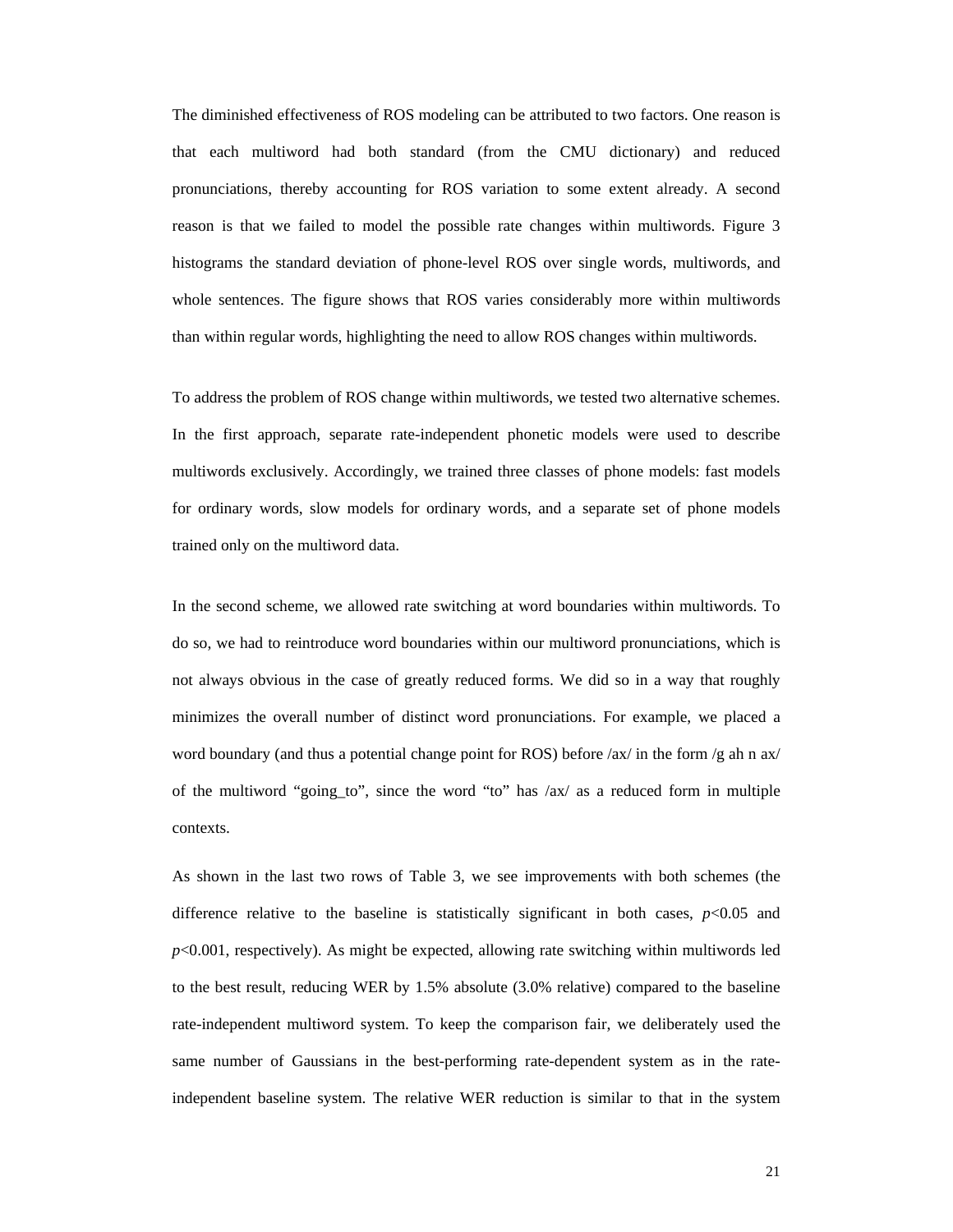without multiwords, showing that rate-dependent aco ustic modeling is complementary to, and nearly additive with, the improved pronunciation mo deling afforded by multiwords. Furthermore, since rate switching is apparently fre quent within multiwords, and especially since multiwords consist mostly of short function w ords, our results confirm the choice of word units as the appropriate locus of modeling for local ROS change, in agreement with Figure 3.

[Figure 3]

 $\Leftarrow$ 

### **6. CONCLUSIONS**

We have proposed a rate-dependent acoustic modeling scheme that accounts for withinsentence speech rate variation and does not rely on ROS estimation prior to recognition. Experiments show that this method results in 3.0-3. 5% relative word error rate reduction on conversational telephone speech, using a variety of baseline systems. Acoustic ROS modeling combines well with, and is additive with, independe nt improvements in pronunciation modeling based on an extensive use of multiwords. I troved important to allow rate changes at word boundaries within multiwords, underlining t he importance of local ROS variation in conversational speech.

We also developed a novel approach for modeling phomonent ereductions common in spontaneous and fast speech. We showed that it was better to mo del highly reduced phones with "zerolength" phones, thus preserving the phone contexts in adjacent phones, rather than simply deleting phones from the pronunciations. The latter approach was found to degrade recognition accuracy, while the zero-length phone a pproach yielded a small (0.3% absolute) WER reduction in addition to rate-dependent acousti cmodeling.

The work so far can be extended in several directio ns. First, our rate-dependent acoustic modeling approach can be generalized to use a finer -grained measure of ROS instead of a simple "fast" versus "slow" distinction. Eventually , it would be desirable to entirely eliminate discrete ROS classes, for example, by directly usin g a continuous ROS feature in decision tree clustering of acoustic models (Paul, 1997). Th e probabilistic density functions for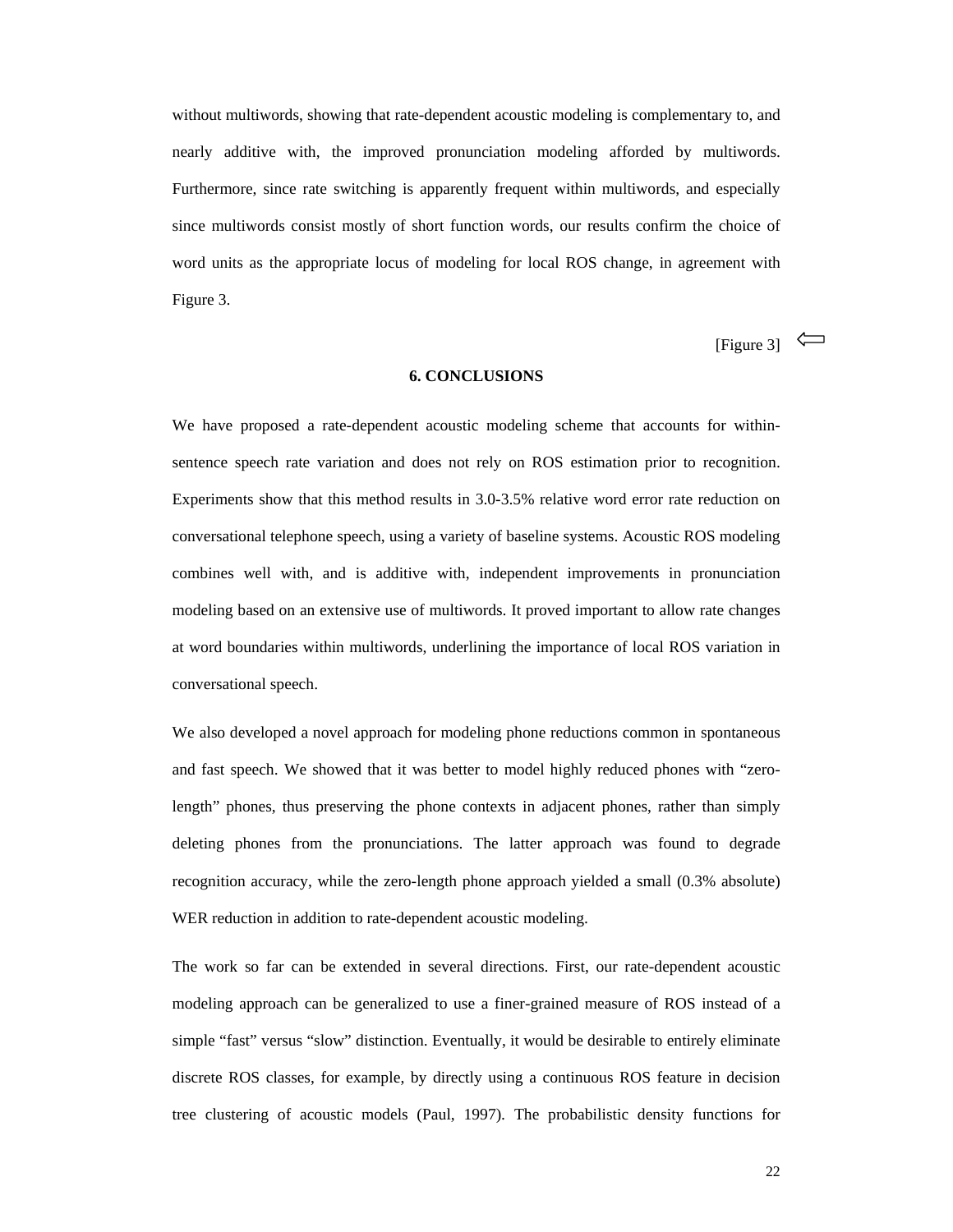different context-dependent phones would thus be ti ed according to the actual influence of ROS on their acoustic realization, mitigating the d ata fragmentation brought about by fixed ROS classes. <sup>4</sup>In addition, a special language model can be used to model rate switching probabilities.

Second, other parts of the acoustic modeling archit ecture (besides acoustic feature distributions and pronunciations) could be conditio ned on speaking rate. In particular, the topologies of HMMs could vary depending on the leve l of ROS. For example, "fast" phone models could use fewer states (and thus shorter min imum durations) than "slow" phone models. ROS-specific HMM topologies are straightfor ward to accommodate in our modeling approach since conditioning on ROS is already imple mented by separate phone models.

Third, the current zero-length phone approach model s mainly highly reduced realizations. We plan to combine it with the phone-deletion approach , which is preferable for modeling phone elision phenomena, to provide a continuum of method s to model different levels of pronunciation variation. In addition, we will intro duce more phonetic knowledge in the automatic procedure of pronunciation variant genera tion, to improve the quality of the resulting dictionary.

# **ACKNOWLEDGMENTS**

We thank Colleen Richey for assistance with diction ary creation, and Ramana Rao for his contributions to the recognition system. We thank D r. Guy Perennou for his detailed and instructive comments in the reviews, and for provid ing the French translation of the abstract.

#### **REFERENCES**

Digalakis, V., Monaco, P., and Murveit, H. (1996), "Genones, generalized mixture tying in continuous hidden Markov model-based speech recogni zers," *IEEE Trans. Acoust. Speech SignalProcess.*, vol.4, no.4, pp. 281-289.

<sup>4</sup>Decision-treeclusteringaccordingtoROSwassugg estedbyoneoftheanonymousreviewers.Our present acoustic model training relies on bottom-up clustering (Digalakis et al., 1996) and therefore forcedustousediscreteROS classes.

֘֒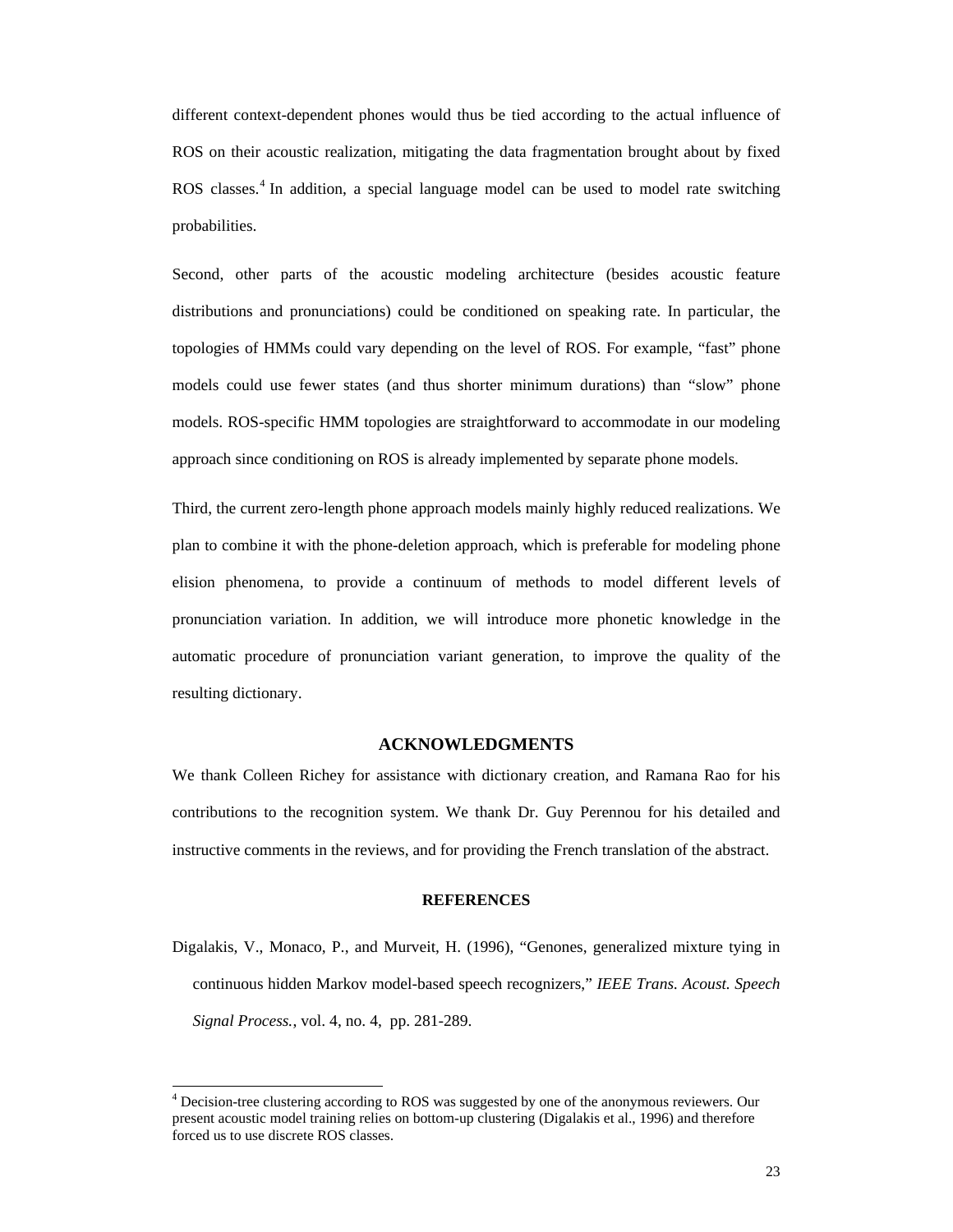- Digalakis, V., and Neumeyer, L. G. (1996), "Speaker adaptation using combined transformation and Bayesian methods," *IEEE Trans. Acoust. Speech Signal Process.,* vol. 4, no. 4, pp. 294-300.
- Finke, M., and Waibel, A. (1997), "Speaking mode de pendent pronunciation modeling in large vocabulary conversational speech recognition, " *Proc. EUROSPEECH* , vol. 5, pp. 2379-2382, Rhodes, Greece.
- Fosler-Lussier, E., and Morgan, N. (1998), "Effects of speaking rate and word frequency on pronunciations in conversational speech," *Speech Communication* , vol. 29, no. 2-4, pp. 137-158.
- Gadde, V. R. R. (2000), "Modeling word duration for better speech recognition," *Proc. NIST SpeechTranscriptionWorkshop* , CollegePark, MD.
- Gonzalez, R., and Woods, R. (1992), *Digital Image Processing* , Addison-Wesley Publishing Company, Chap. 4.
- Iyer, R., Kimball, O., and Gish, H. (1999), "Model ing trajectories in the HMM framework," *Proc. EUROSPEECH* , vol. 1, pp. 479-482, Budapest.
- Mirghafori, N., Fosler E., and Morgan N. (1996), "T owards robustness to fast speech in ASR," *Proc. IEEE Internat. Conf. Acoust. Speech Signal Process. ,* vol. 1, pp. 335-338, Atlanta.
- Morgan, N., and Fosler, E. (1998), "Combining multi ple estimators of speaking rate," *Proc. IEEE Internat. Conf. Acoust. Speech Signal Process. ,* vol. 2, pp. 729-732, Seattle.
- Murveit, H., Butzberger, J., Digalakis, V., and Wei ntraub, M. (1993), "Large-vocabulary dictation using SRI's DECIPHER(TM) speech recogniti on system: Progressive-search techniques," *Proc. IEEE Internat. Conf. Acoust. Speech Signal Process. ,* vol. 2, pp. 319- 322, Minneapolis.
- Ostendorf, M., Digalakis, V. V., and Kimball, O. A. (1996), "From HMM's to segment models: A unified view of stochastic segment modeli ng for speech recognition," *IEEE*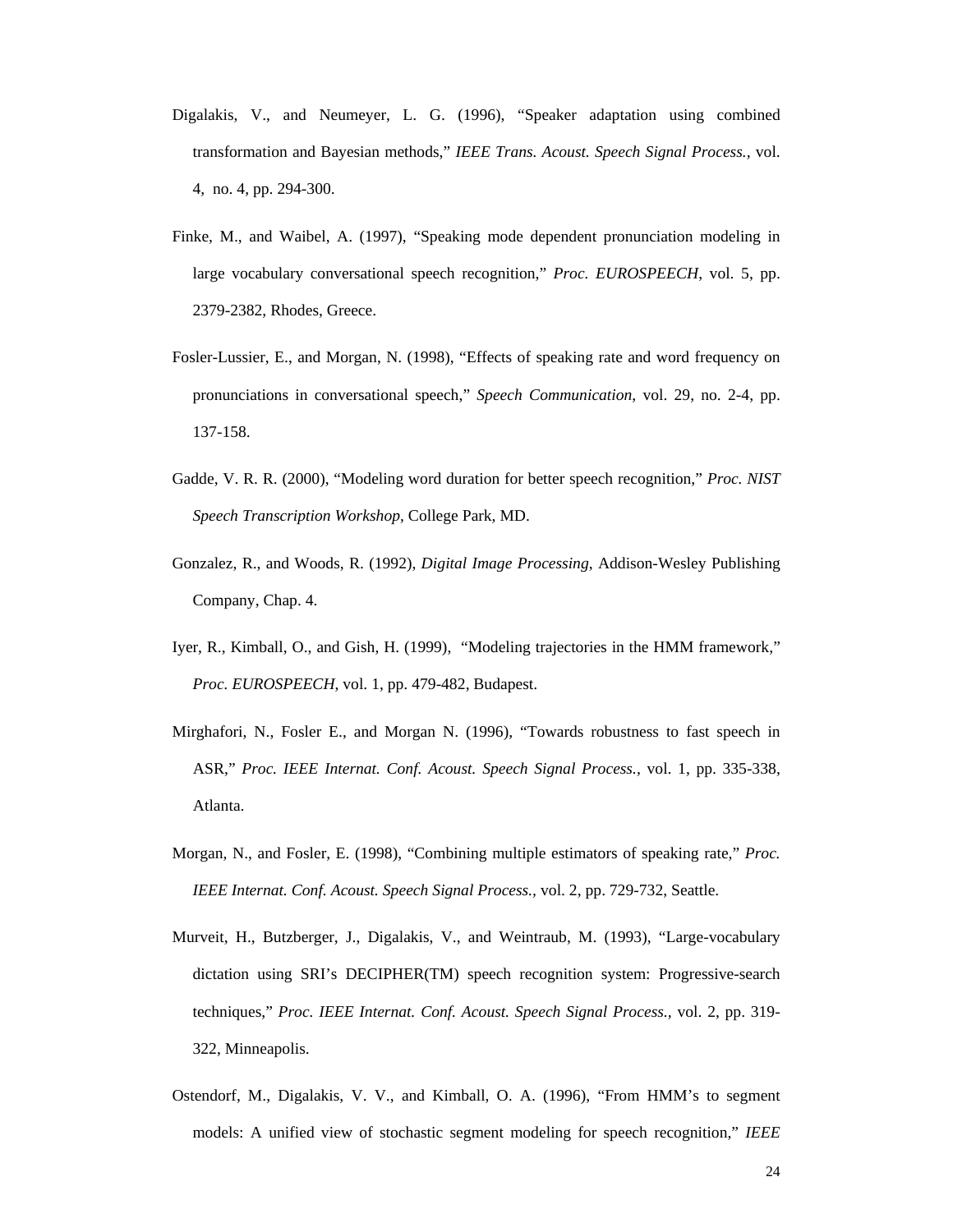*Trans. Speech and Audio Process.* , vol. 4, no. 5, pp. 360-378.

- Paul, D. (1997), "Extensions to phone-state decisio n-tree clustering: Single tree and tagged clustering," *Proc. IEEE Internat. Conf. Acoust. Speech Signal Process. ,* vol. 2, pp. 1487- 1490, Munich.
- Richardson, M., Hwang, M., Acero, A., and Huang, X. D. (1999), "Improvements on speech recognition for fast talkers," *Proc. European Conf. Speech Communication Technolog y*, vol. 1, pp. 411-414.
- Siegler, M.A., and Stern, R.M. (1995), "On the effe cts of speech rate in large vocabulary speech recognition systems," *Proc*. *IEEE Internat. Conf. Acoust. Speech Signal Process.* , vol.1, pp. 612-615, Detroit.
- Tuerk, A., and Young, S. (1999), "Modelling speakin g rate using a between frame distance metric," *Proc. European Conf. Speech Communication Technolog y*, vol. 1, pp. 419-422, Budapest.
- Stolcke, A., Bratt, H., Butzberger, J., Franco, H., Gadde, V. R. R., Plauché, M., Rickey, C., Shriberg, E., Sönmez, K., Weng, F., and Zheng, J. ( 2000), "The SRI March 2000 Hub-5 conversational speech transcription system," *Proc*. *NIST Speech Transcription Workshop* , CollegePark, MD.
- Wegmann, S., McAllaster, D., Orloff, J., and Peskin , B. (1996), "Speaker normalization on conversational telephone speech," *Proc. IEEE Internat. Conf. Acoust. Speech Signal Process.,* vol. 1, pp. 339-341, Atlanta.
- Weintraub, M., et al. (1998), "SRI System Descripti on," Ninth Hub-5 Conversational Speech Recognition Workshop, Linthicum Heights, MD.
- Zheng, J., Franco, H., Weng, F., Sankar, A., and Br att, H. (2000), "Word-level rate-of-speech modeling using rate-specific phones and pronunciati ons," *Proc. IEEE Internat. Conf. Acoust. Speech Signal Process.,* vol. 3, pp. 1775-1778, Istanbul.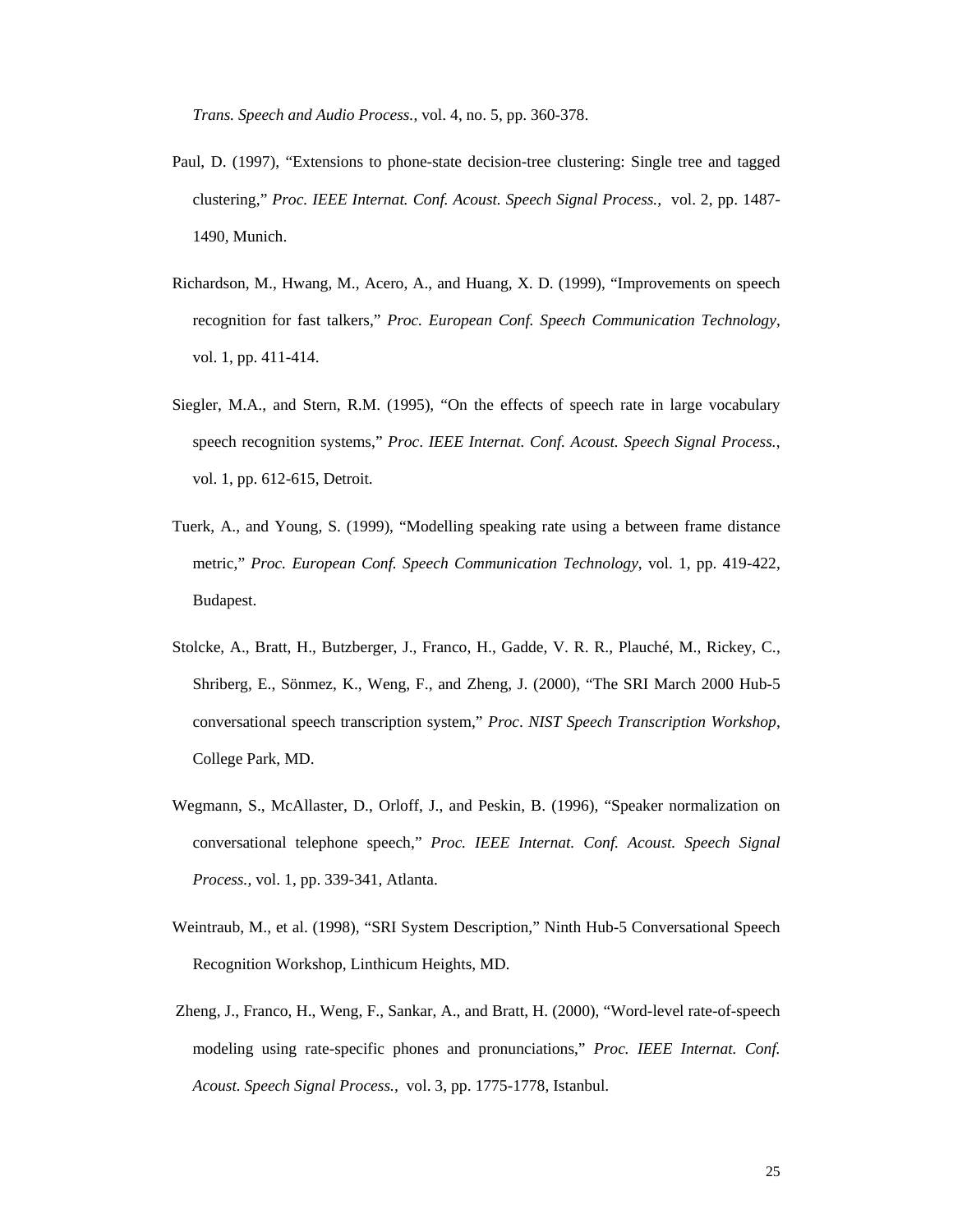|                                      | Male Female |      | All  |
|--------------------------------------|-------------|------|------|
| Rate-independentmodel                | 55.3        | 63.4 | 59.8 |
| Rate-dependentmodelfromtraining      | 52.9        | 61.9 | 57.9 |
| Rate-dependent model from adaptation | 54.0        | 62.6 | 58.8 |

Table 1: Comparison among the baseline (rate-independent) m odel, the rate-dependent model from standard training, and the rate-dependent mode l from adaptation (in % WER on the developmentset).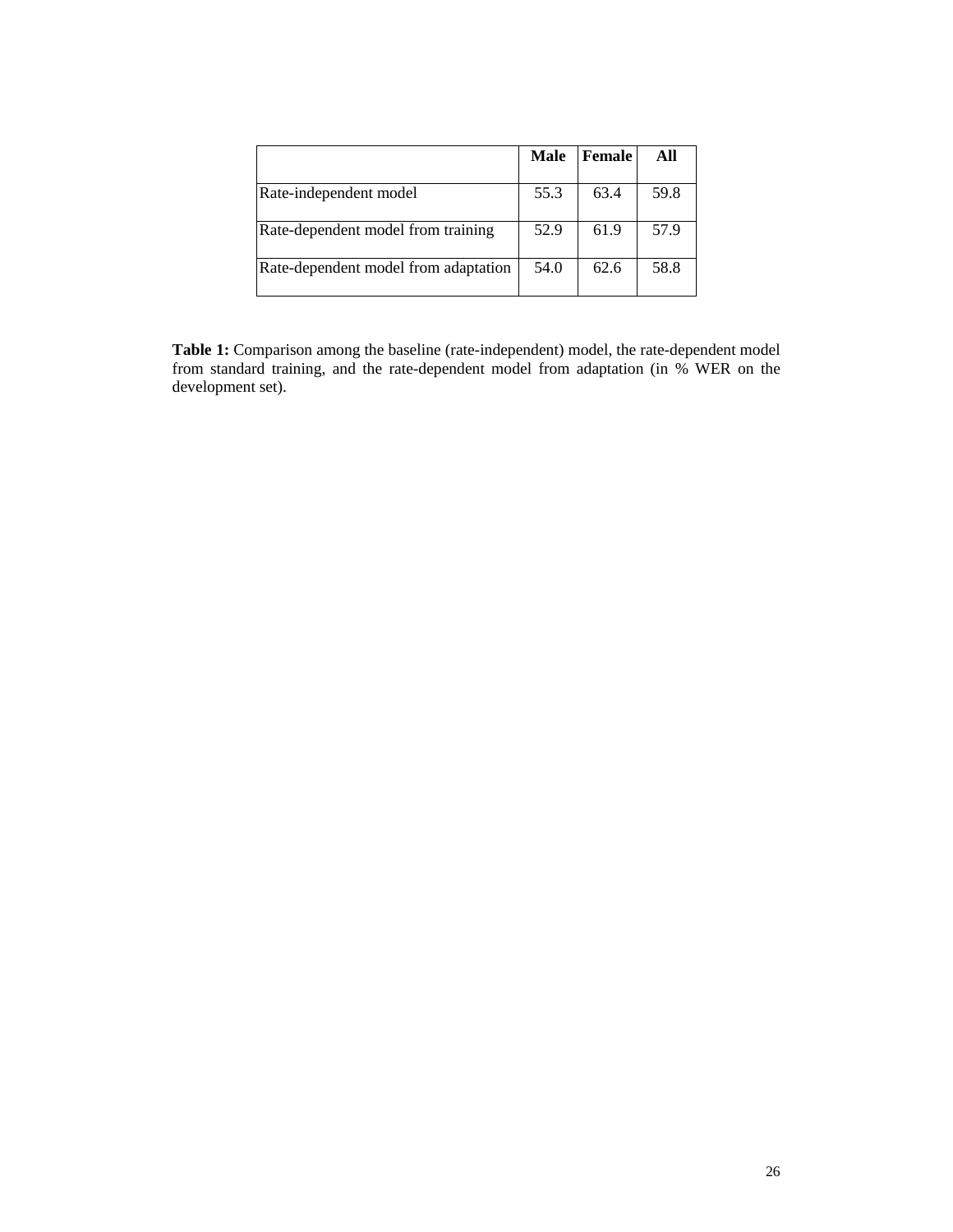|                                            | <b>Male</b> | Female | All  |
|--------------------------------------------|-------------|--------|------|
| Rate-independentsystem                     | 50.6        | 57.9   | 54.6 |
| Systemwithrate-dependentphones             | 49.2        | 55.6   | 52.7 |
| Systemwithbothrate-dependentphonesand      | 48.5        | 55.6   | 52.4 |
| pronunciations(zero-length-phonetreatment) |             |        |      |
| Systemwithbothrate-dependentphonesand      | 48.7        | 56.2   | 52.9 |
| pronunciations(phone-deletiontreatment)    |             |        |      |

Table 2: WER of a rate-independent baselinesystem, a system must have dependent phones, a system with both rate-dependent phones and pronuncial ations, where pronunciations were system with both rate-dependent phones and pronunci ations, where pronunciations were treated with zero-length phones, and a similar syst em with pronunciations treated by the common phone deletion scheme.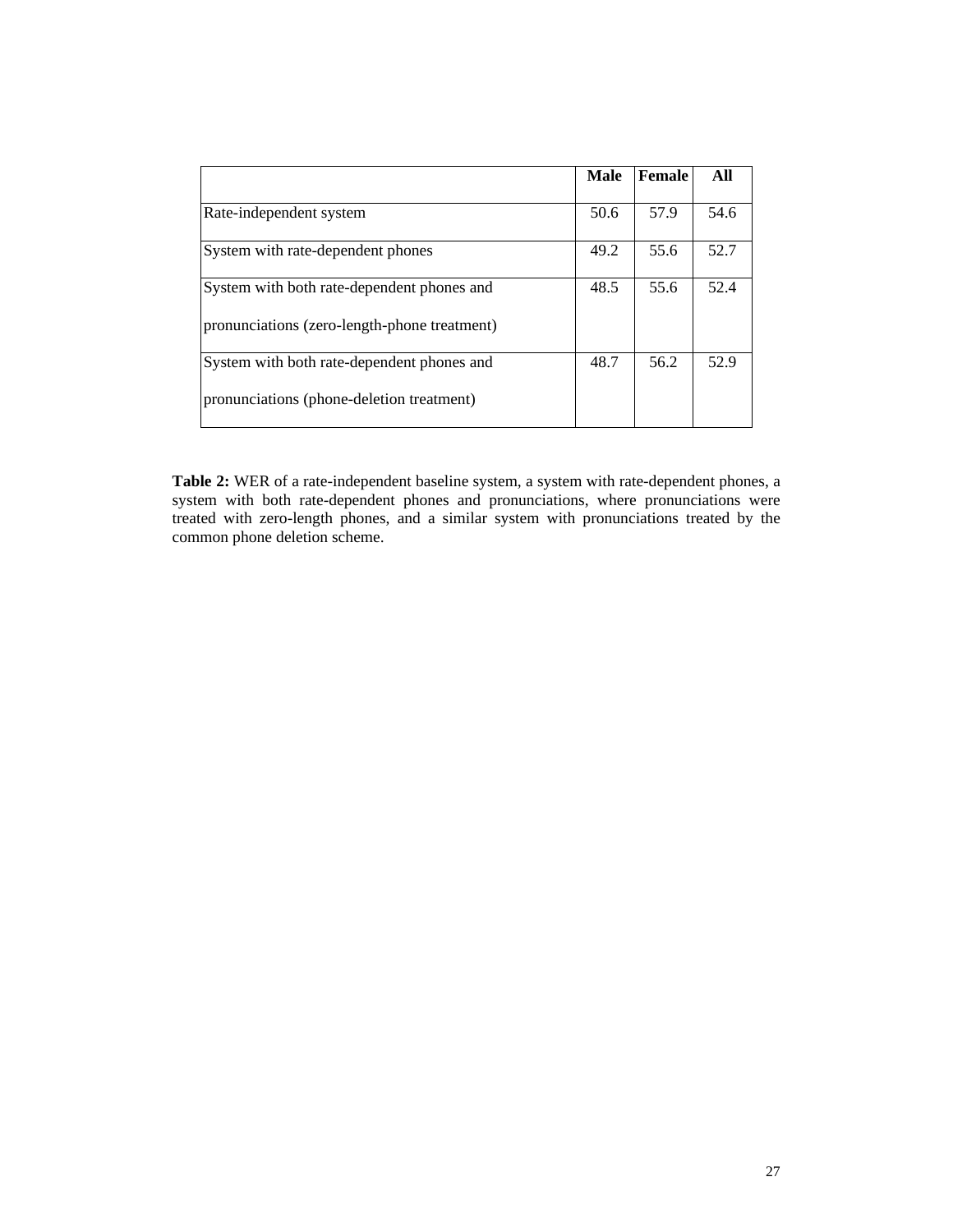|                                              | <b>Male</b> | Female | All  |
|----------------------------------------------|-------------|--------|------|
| RIbaselinemultiwordsystem                    | 44.3        | 53.3   | 49.3 |
| RDsystem, norate change within multiwords    | 53<br>43.6  | .0     | 48.8 |
| RDsystemwithmultiword-specificRImodels       | 43.6        | 52.6   | 48.6 |
| RDsystem, allowrate change within multiwords | 42.6        | 51.9   | 47.8 |

Table 3: WER results using different schemes of rate-depende nt (RD) modeling compared to  $arate-independent (RI) base linesystem containing multiwords.$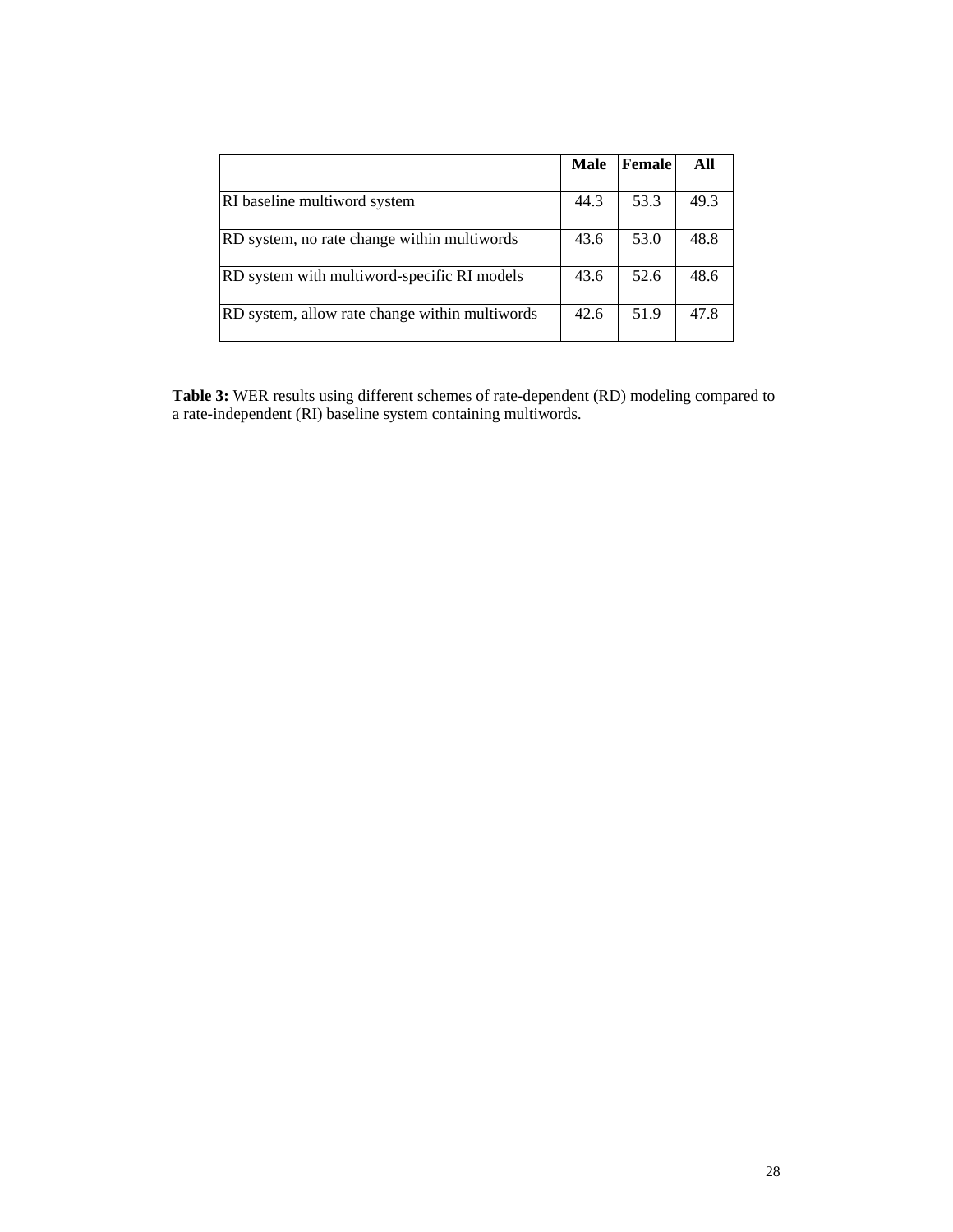

Figure 1: Duration distributions of phonemes/d/,/p/,/ch/, /ih/and/ay/.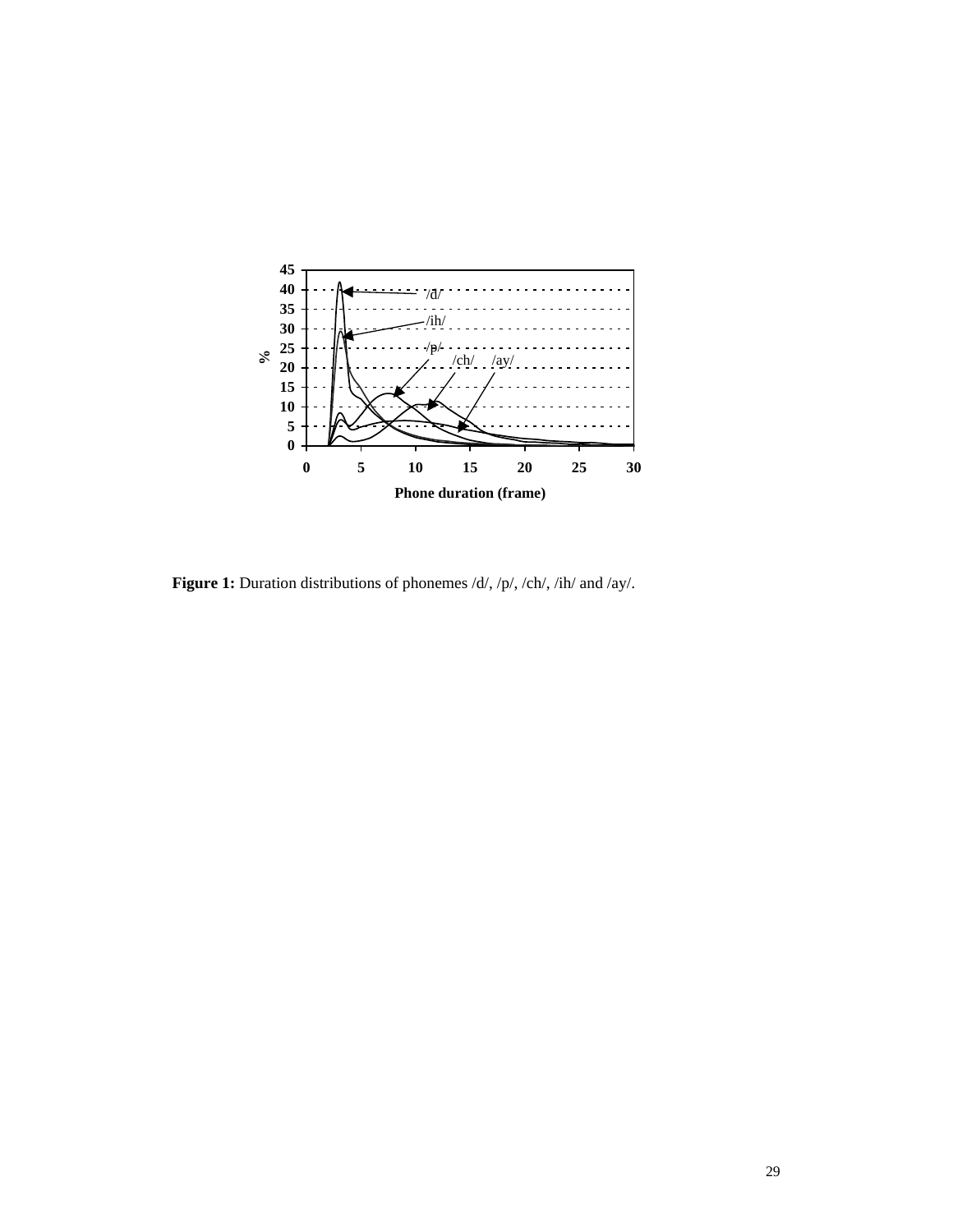

**Figure 2:** Histograms of the standard deviation of phone-level IROS within words vs. within sentences. The X-axis is the standard deviation of phone-level ROS multiplied by 100. sentences. The X-axis is the standard deviation of